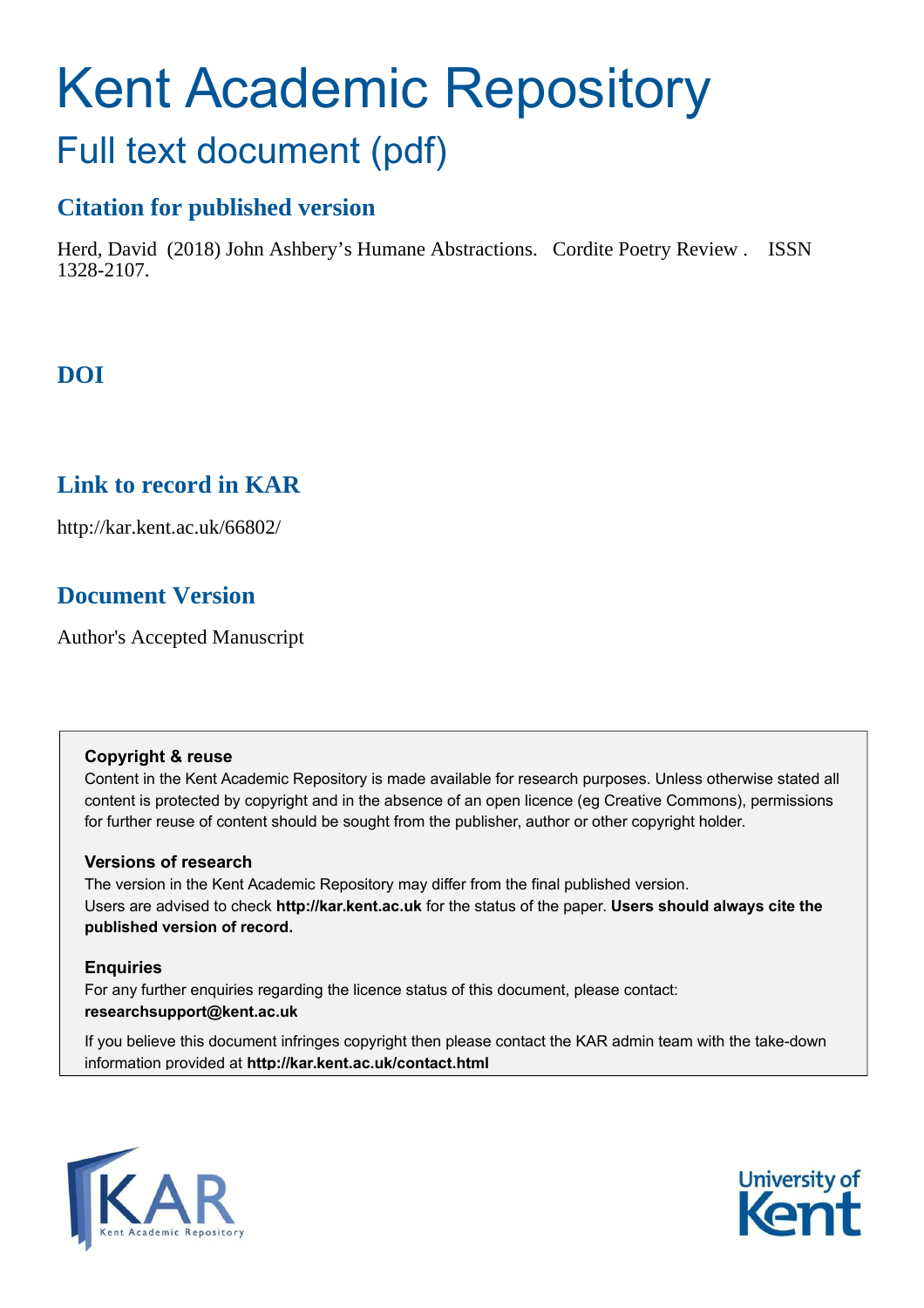#### **John Ashbery's Humane Abstractions**

### **Abstract**

This article considers John Ashbery's articulation of space in *The Double Dream of Spring*. Ashbery's fourth volume is presented not within the trajectory of his own development, but in the light of Charles Olson's poetics. In recalling the prominence of Olson's spatial poetics, the article proposes a new account of Ashery's relation to Giorgio de Chirico, from whose work he took the title of his book. What emerges from this account is a counter‐poetics of space predicated, as Ashbery notes, on the fact of de Chirico's status as a displaced person, but more broadly, as he suggests, on displacement as a condition of Twentieth‐Century aesthetics. Key to Ashbery's articulation of space is what he terms that 'banality which … is our/ Most precious possession'. 'Banality', the article argues, affords a way of relating to environments which is not grounded in a sense of origin and long acquaintance but which instead takes account of dislocation. Amplifying the implications of this shift, the article moves from a Heideggerean sense of poetic space to an understanding of space informed by Arendt and Agamben. Ashbery's poetry, the article concludes, affords a means of contemplating space in which movement, not settlement, is the shaping condition.

### **Keywords**

Ashbery, Space, Olson, Origin, Heidegger, De Chirico, Displacement, Movement, Banality, Arendt, Agamben, Ban.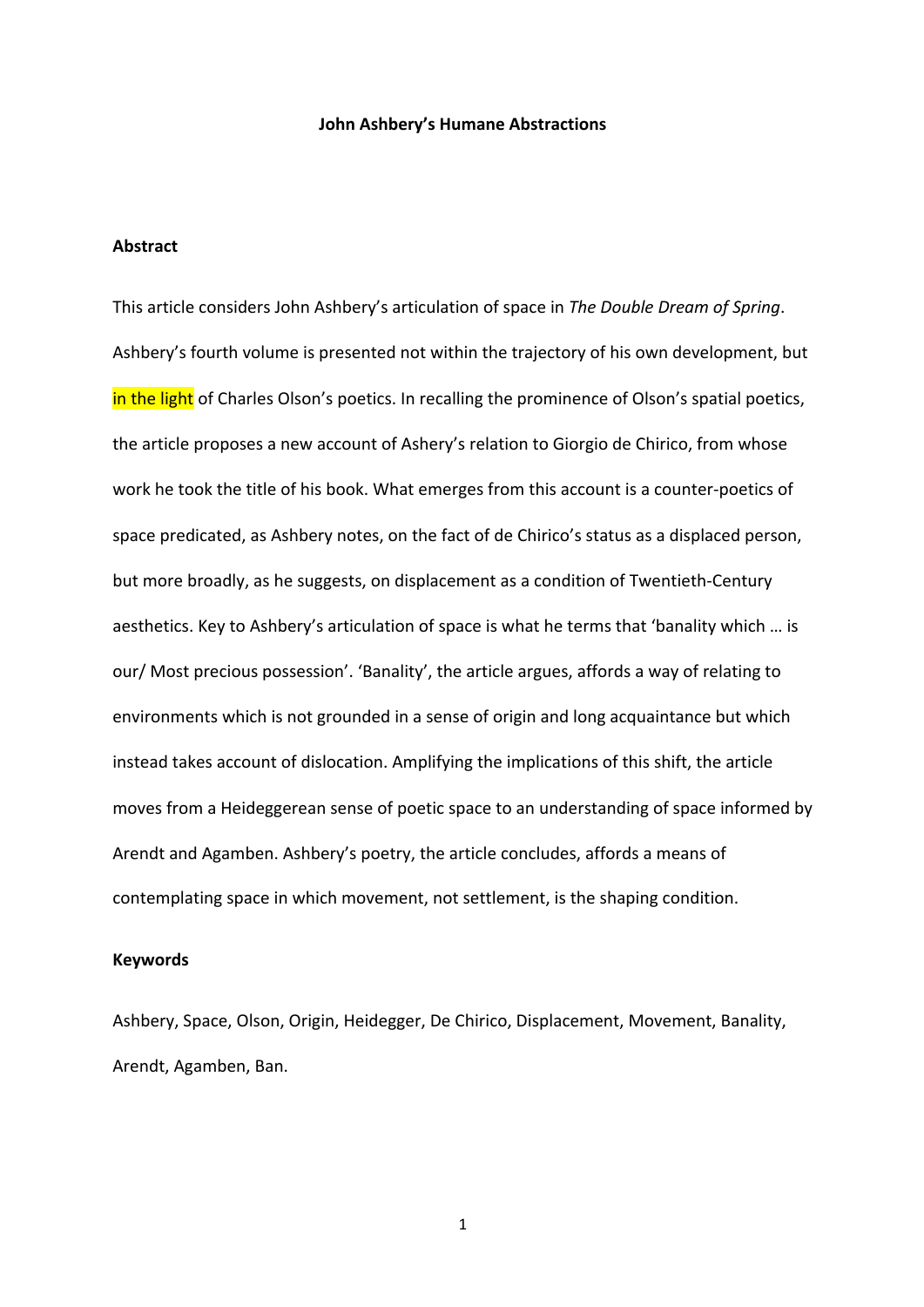The focus of this essay is *The Double Dream of Spring*.<sup>1</sup> In the context of John Ashbery's long career it is possible to a claim a particular significance for that book. Published in 1970, it was the first volume he wrote after re-settling in the United States in 1965, having lived in Paris for the best part of a decade. It was also the book in which he arrived at a kind of poem – 'Soonest Mended' is an example, but so are several others, 'Evening in the Country', say, or 'The Bungalows' – that established a way of configuring voice, narrative trajectory, human relations and cultural reference that would become recognizable as characteristically Ashberyan. It is not, though, within the context of the narrative of Ashbery's development, that I want to look at *The Double Dream of Spring.* What I want to consider instead is how, as a stand‐alone work, that volume enables us to think, the kind of intellectual act it allows us, now, to engage in. To do that, it is necessary to shift the historical angle of vision just a little. I want, that is, to read *The Double Dream of Spring* through, or rather in the light of, Olson.

To a degree that has been obscured, and is quite difficult even now to recover, Olson's perspective on American poetry of the 1960s held a certain dominance. One measure of that dominance was Donald Allen's anthology, *The New American Poetry*. 2 Published in 1960, while Ashbery was in Paris, Allen's anthology was the defining event of the postwar poetic avant‐garde. With British publication following a year later, the anthology projected a body of experimental work to new audiences in a way that no such body of work had been projected before or has been since. For reasons to do with geographical distance perhaps, but also, no doubt, for reasons of editorial taste, Ashbery's presence in the anthology was minimal. Where O'Hara was represented by 15 poems ('In

**1.**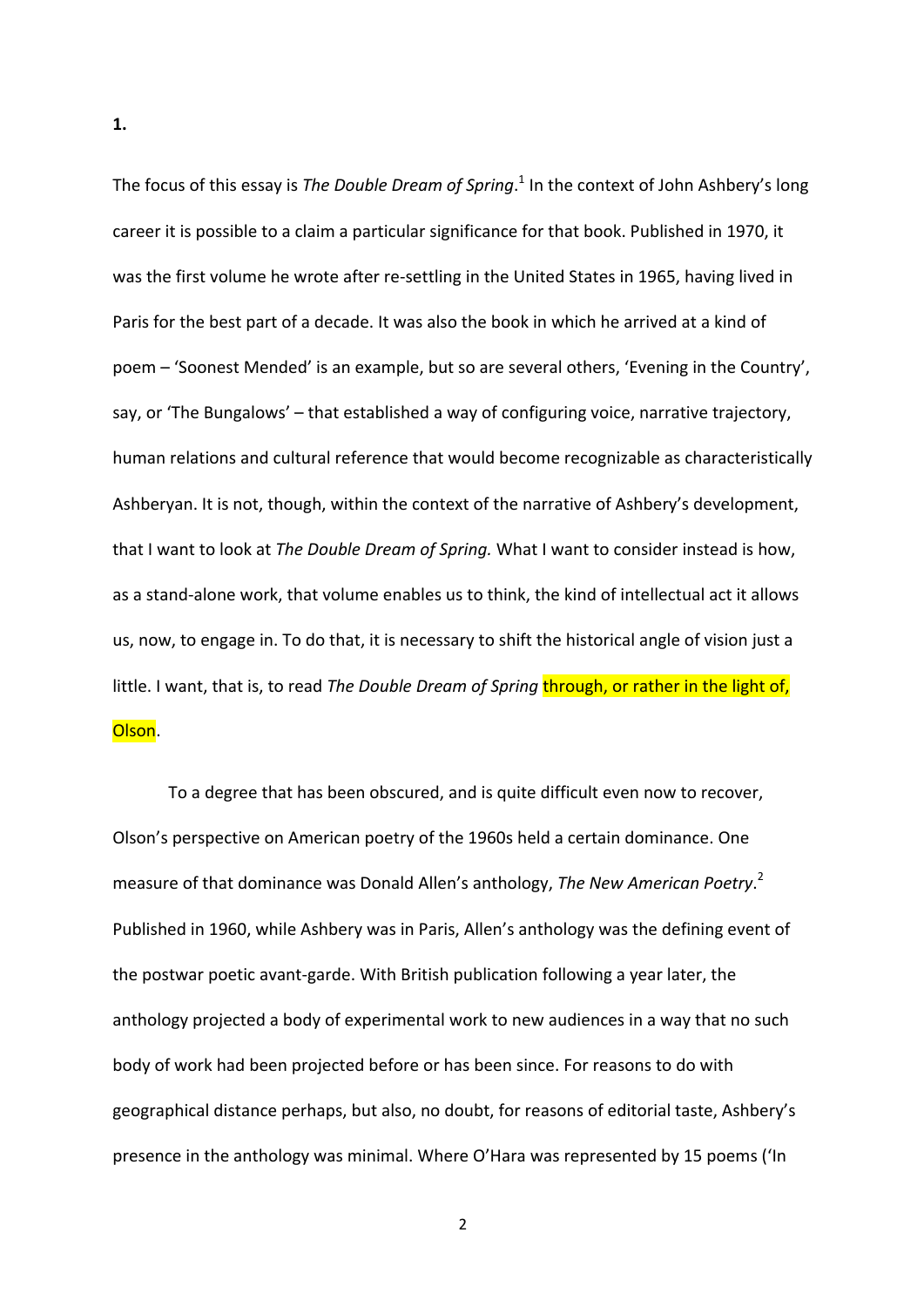Memory of my Feelings' and 'Ode to Michael Goldberg ('s Birth and Other Births)' among them) along with a statement of poetics, Ashbery is glimpsed through 'A Boy', 'The Instruction Manual' and 'How Much Longer Will I Be Able to Inhabit the Divine Sepulcher ...'.<sup>3</sup> Relative to several major careers that were clearly already under way at the moment of the anthology's publication, Ashbery's trajectory, as anticipated by Allen's selection, would have seemed far from certain.

The major figure of the anthology was Olson. This is apparent from the range and aesthetic assurance of the poems Allen presented and with which the anthology opened, among them, 'The Kingfishers', 'Maximus to himself', 'As the Dead Prey Upon Us' and 'The Distances'. More than this, in his introduction (and with reference to the statements on poetics) Allen proclaimed Olson's centrality:

Charles Olson's "Projective Verse" essay and his letter to Elaine Feinstein present the dominant new double concept: "composition by field" and the poet's "stance toward reality".<sup>4</sup>

Behind this double-concept, and behind the concept of 'composition by field' in particular, was the principle Olson had established as early as 1947 in *Call Me Ishmael*:

I take SPACE to be the central fact to man born in America, from Folsom cave to now. I spell it large because it comes large here. Large, and without mercy...<sup>5</sup>

There is much to argue over in the American vision of space Olson offers in the opening sentences of his treatise on Melville (much that Olson himself at times contested), just as there is much to dispute in Allen's construction, in his anthology, of a national poetic project - and in ways both explicit and implicit some of the argument will be had here.<sup>6</sup>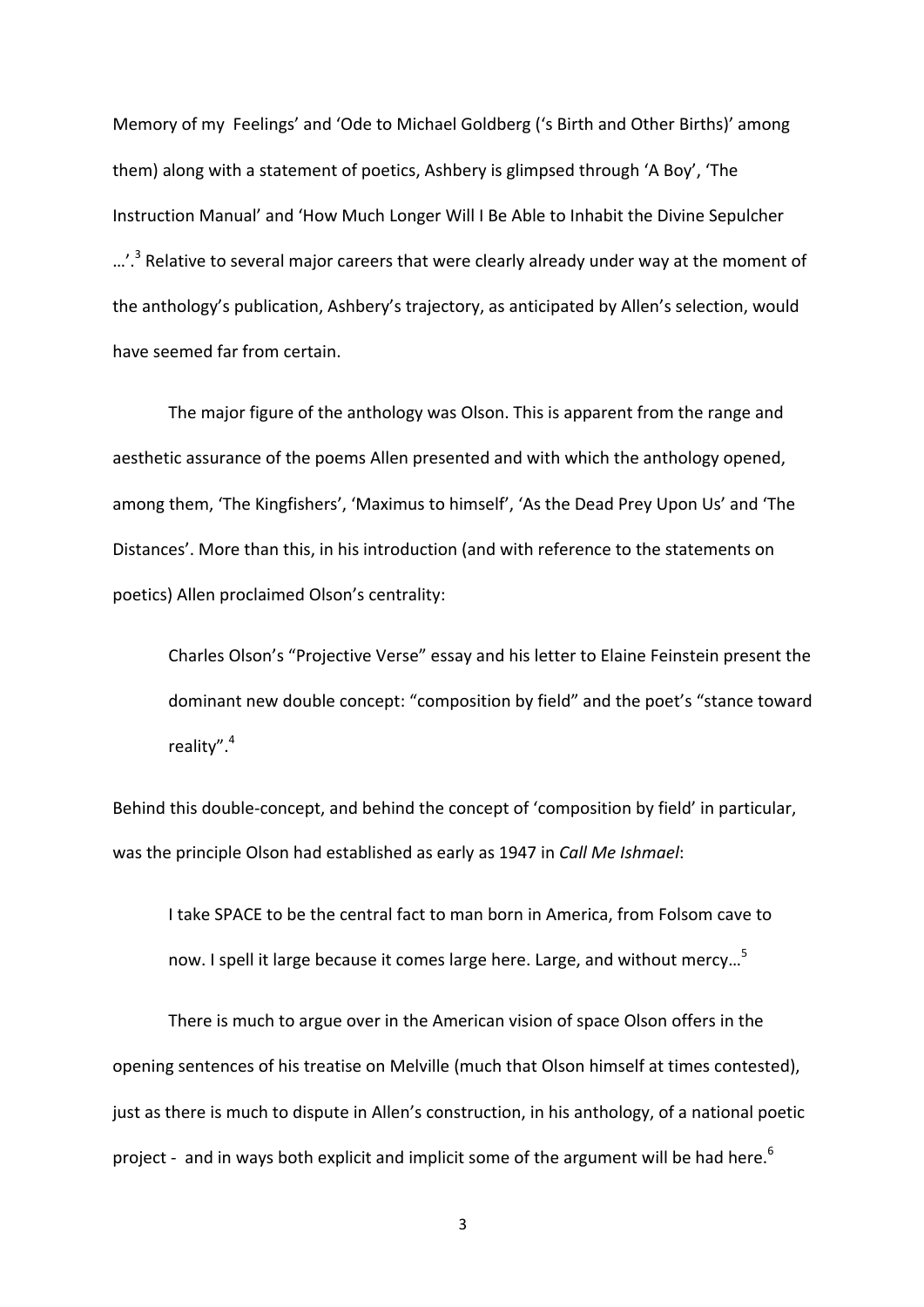What I want to recover at the outset, however, is simply the prominence of Olson's thinking, of his conceptual framework, in avant-garde North American poetry of the 1960s. Such prominence was subsequently underscored by Olson's headline appearances at two of the key poetic gatherings of the mid‐sixites, the Vancouver Poetry conference of 1963 and the Berkeley conference of 1965; events that were followed by the publication of *Maximus Poems IV,V, VI*, the second volume of his major work, in 1968. It was a degree of influence, moreovoer, measurable by the urge other writers felt to differentiate themselves from his position. As James Schuyler wrote to Chester Kallman, with reference to the prominence of Black Mountain poetics in Allen's anthology, and explaining the impulse behind the upcoming New York School journal *Locus Solus*:

I and 'others' (it is a deep secret; the other is John Ashbery) are invisibly editing an anthology‐magazine … Part of its unstated objective is as a riposte at The New American Poetry, which has so thoroughly misrpresented so many of us – not completely, but the implications of context are rather overwhelming.<sup>7</sup>

In light of Olson's dominant framework, then, with its radical implications for poetic method and its complex implications for political geography, I want to propose that in *The Double Dream of Spring*, Ashbery presents what we might think of as a counter poetics of space; a counter poetics that can help us to understand the construction of space in our own, geographically fraught moment. Here is an example of Ashberyan space, sampled at length, from 'Sunrise in Suburbia':

And as day followed day the plainer meaning of it Became a constant projected on the emigration. The tundra seemed elaborated.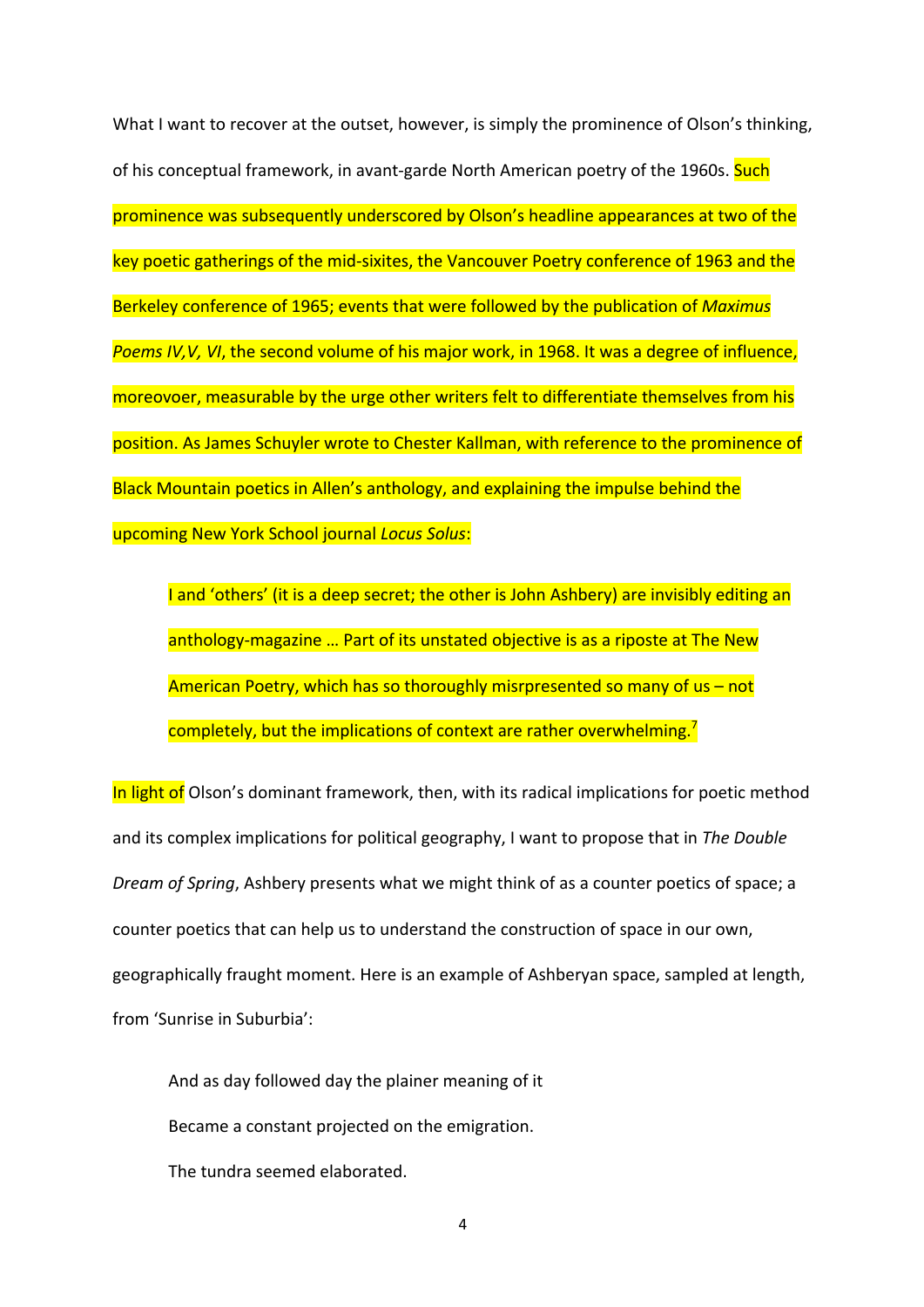Then a permanent falling back shapes, signs the residue As a tiny wood fence's the signature of disgust and decay On an otherwise concerned but unmoved, specially obtruded hill: Flatness of what remains And modelling of what fled, Decisions for a proper ramble into known but unimaginable, dense Fringe expecting night, A light wilderness of spoken words not Unkind for all their aimlessness, A blank chart of each day moving into the premise of difficult visibility And which is nowhere, the urge to nowhere, To retract that statement, sharply, within the next few minutes. (DDS, 50‐51)

Taking a series of pointers from Ashbery himself, the aim of this essay is to re‐ construct the narrative of twentieth-century space that this poetry calls on and enables us to understand. The contention is not that, in arriving at such a poetry, Ashbery was in any direct sense (whether reactive or otherwise) influenced by a close reading of Olson, but rather that in the Olsonian moment of the mid‐ to late sixties, *The Double Dream of Spring* (like Ed Dorn's *Geography* and like J.H Prynne's *The White Stones*) offered a vision of space that in some sense meant to measure up to Olson.<sup>8</sup> One way to discern the scope of that vision is through the author's notes at the end of the book. By no stretch of the imagination a surrogate statement on poetics, and certainly hardly an Eliotic consolidation of literary intent, Ashbery's notes are nonetheless subtly co-ordinated, pointing us, if we are willing to go there, toward an aesthetic of dislocation.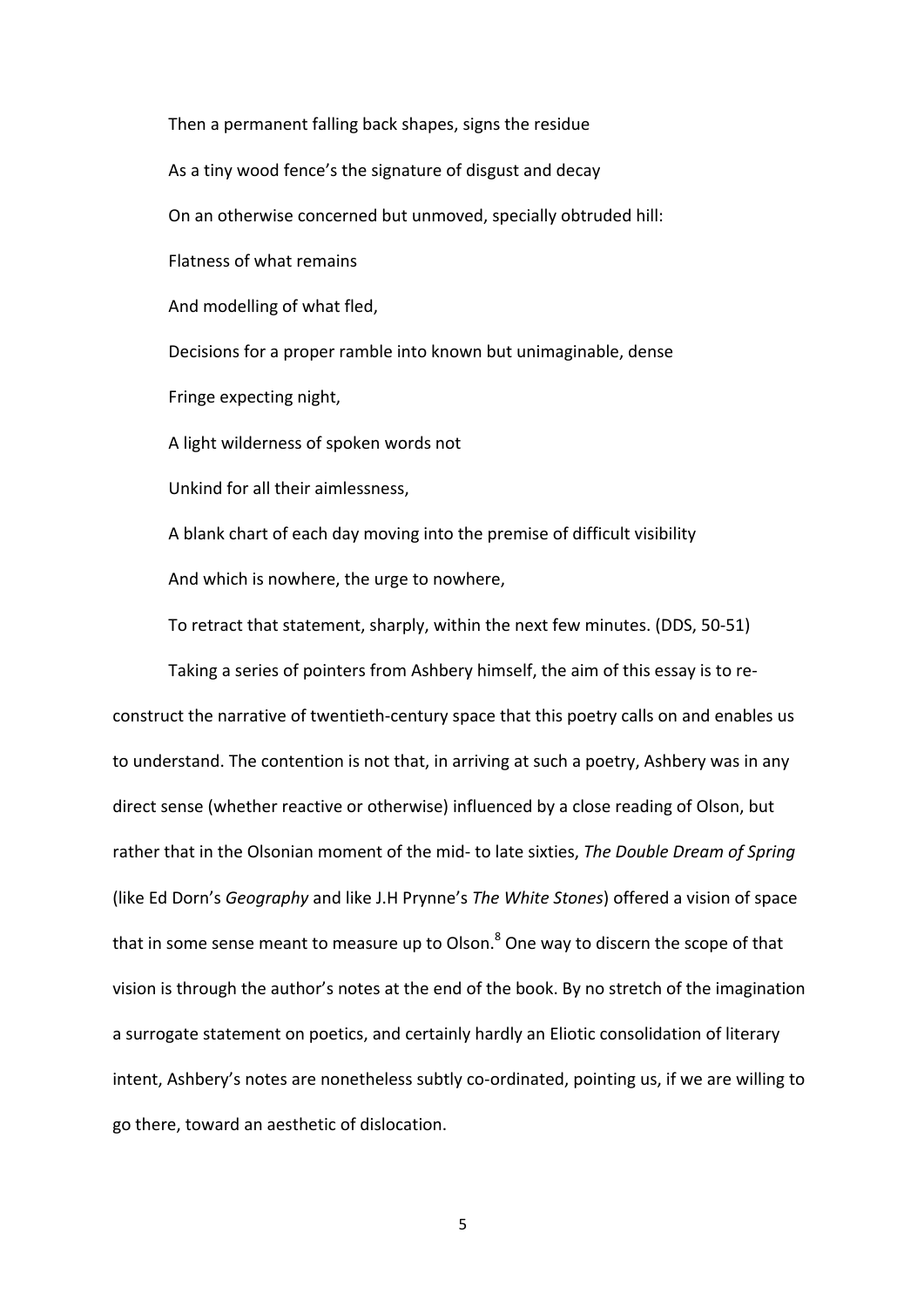In reconstructing Ashbery's poetics of dislocated space, one needs first to notice what the poetry declines. In so far, that is, as it articulates a poetic space, so the book implies and carries with it the image of space it refuses to inhabit. This has something, perhaps, to do with the double‐ness of *The Double Dream of Spring*. The significance of *The Double Dream*, in other words, lies as much in what it declines as in what, however provisionally, it asserts, and what it refuses most categorically is an idea of settlement.

Such a refusal to settle is written into every line of the book. It is primarily apparent in what David Trotter, in *The Making of the Reader*, called Ashbery's poetics of 'spate'.<sup>9</sup> What Trotter's term 'spate' points to is the speed of Ashbery's poetry, the rapidity with which, syntactically, the writing shifts from one kind of ground to another. What makes that momentum a matter of settlement is that as it advances so also the writing declines to establish a certain kind of reference. This is not to say the poetry doesn't refer; it is an aspect of its 'spate' that it refers all the time. In making its references, however, what it declines to presuppose is any particular association with the referent in question. What we encounter are environments we recognize but don't, in any strong sense, know. The measure of this is the poetry's defining lack of specificity, its habit of referring us not to things with which we (or somebody) might have special familiarity, but to things that any inhabitant of the environment might manage to name. 'Sunrise in Suburbia' registers simply tundra, rivers, mountains, roads, offering no identification beyond these rudimentary topographical categories. One could construe this as a linguistic deficiency, a failure to arrive at *le mot juste*. The point, however, is to recognise such non‐specificity as a decision, a

**2.**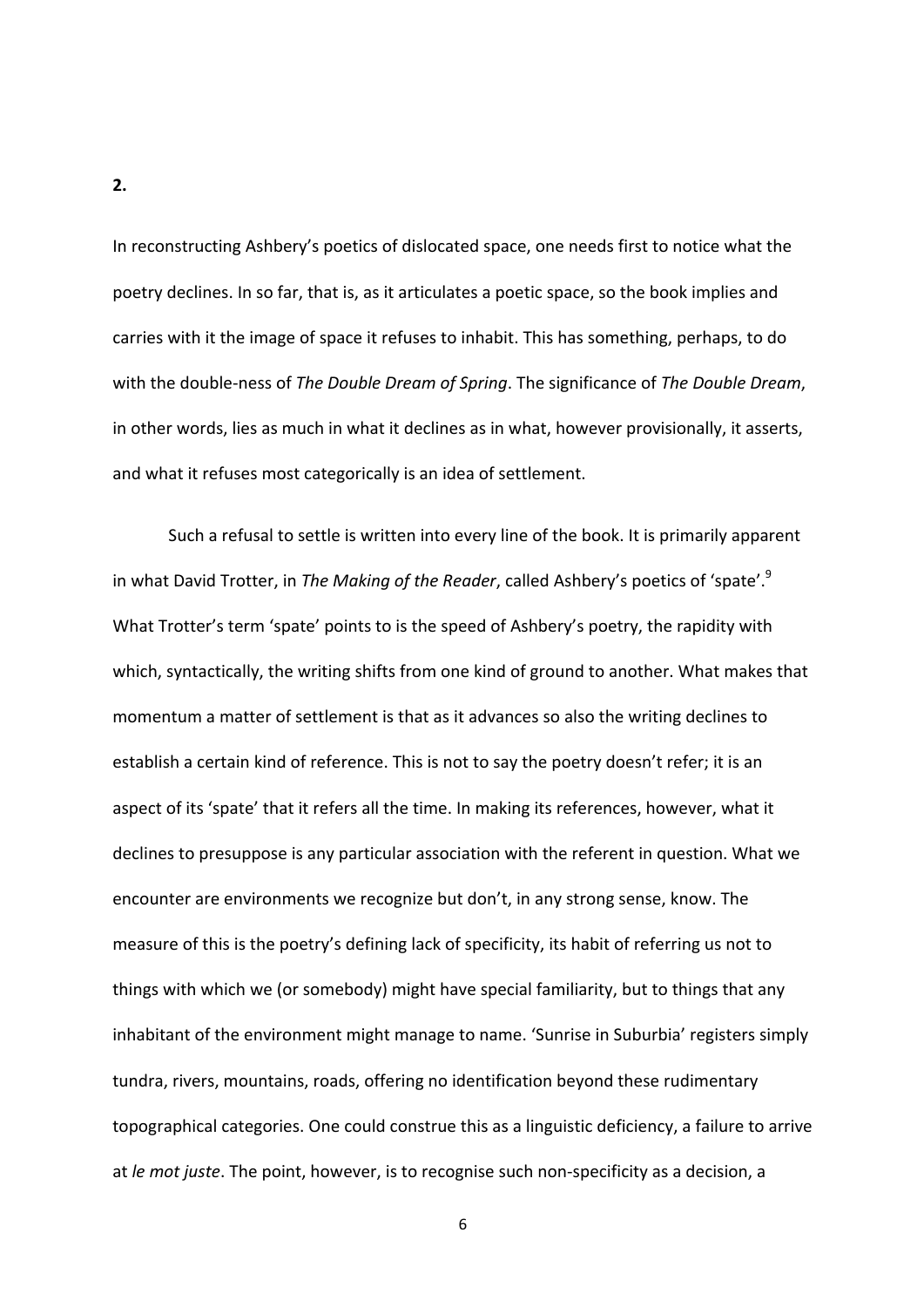decision that amounts to refusal. This is a poetry, in other words, whose presentation of space is not predicated on long acquaintance.

Such a rhetorical refusal of the implications of settlement, of the linguistic relation to an environment settlement implies, is coupled, in *The Double Dream of Spring*, with a running commentary on the idea of home. This is most vivid where the poetry is at its most comic, witness the manifest bathos of the coupleted section of 'Variations, Calypso and Fugue on a Theme of Ella Wheeler Wilcox':

But of all the sights that were seen by me In the East or West, on land or sea, The best was the place that is spelled H‐O‐M‐E

Now that once again I have achieved home

I shall forbear all further urge to roam

There is a hole of truth in the green earth's rug

Once you find it you are as snug as a bug.

(DDS, 26)

'Farm Implements and Rutabagas in a Landscape' performs a similar reduction, Ashbery's Popeye sestina refusing the allure not of home this time, but of country, as in 'my country':

## He scratched

The part of his head under his hat. The apartment

Seemed to grow smaller. "But what if no pleasant

Inspiration plunge us now to the stars? *For this is my country."*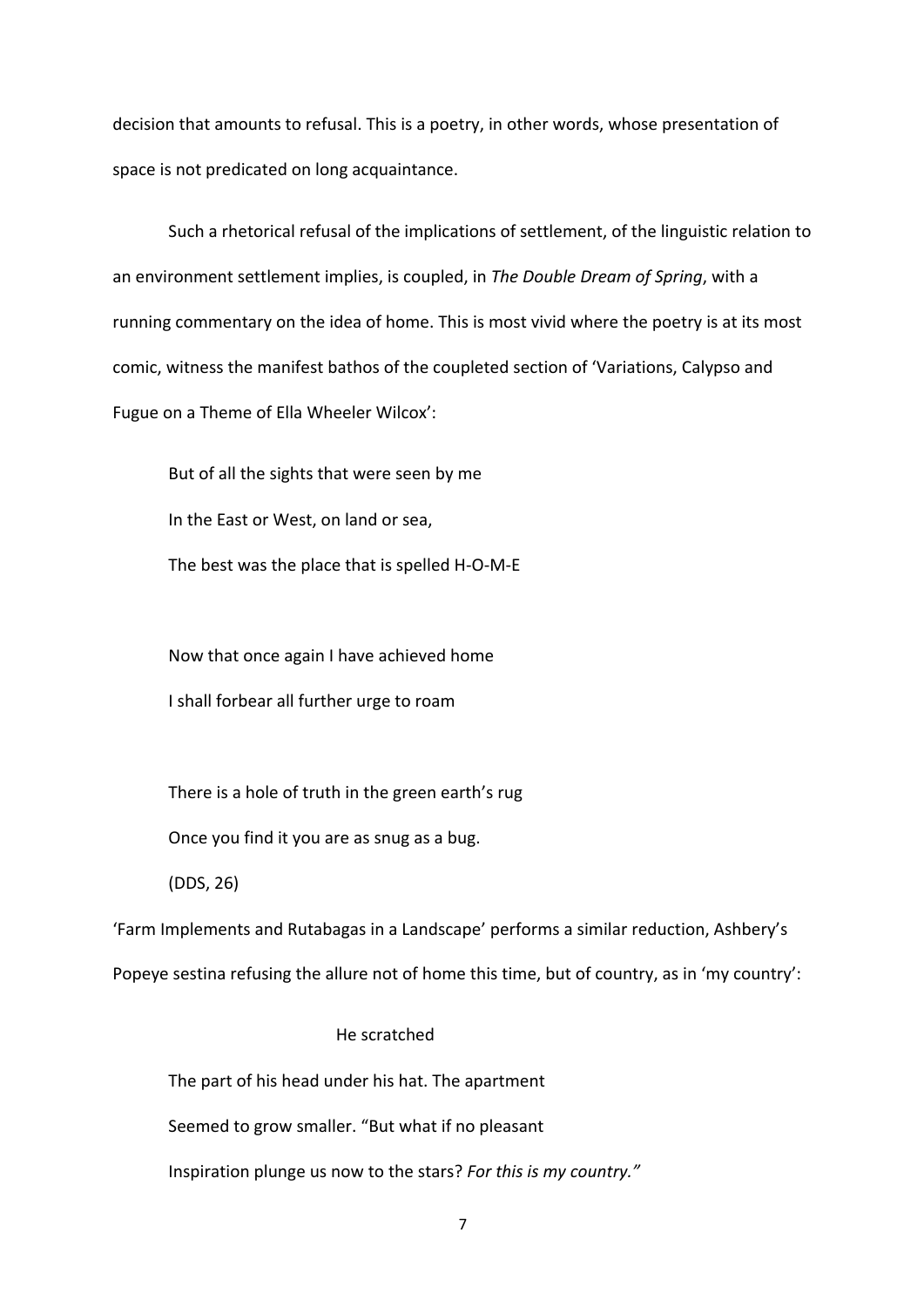#### (DDS, 47)

Excruciating as it is, this is purposeful comedy and as such carries one toward more strenuously formulated moments of *The Double Dream of Spring*. Really what's at issue, then, is not 'home' as Ella Wheeler Wilcox might have imagined it, but home as a principle of writing, a principle variously and consistently refused by *The Double Dream of Spring*. The expression of such refusal can be complicated, as in 'Definition of Blue':

In our own time, mass practices have sought to submerge the per‐

sonality

By ignoring it, which has caused it to branch out in all directions Far from the permanent tug that used to be its notion of "home." (DDS, 53)

Here, as elsewhere, the multiple ironies of the poem's address make all straightforward identifications difficult. Whoever is speaking has a complicated thing to say such that the tone of the utterance is difficult to nail down. We can't say with any certainty what view the poem takes on the mass practices it names. What one can say is that in the face of such complications the poetry declines to take refuge in the 'notion of "home"'.

Such a refusal of what 'The Bungalows' calls the 'dream of home' – 'They are the same aren't they,/ The presumed landscape and the dream of home' – was the refusal of a prevailing narrative (DDS, 70). To give it a name, the narrative in question was the narrative of origin. To locate that word, it was in Cid Corman's *Origin* magazine ('A Quarterly for the Creative') that Olson published both early Maximus poems and such crucial statements on poetics as the letters that comprised *Human Universe*. <sup>10</sup> It was notably in *Origin*, in other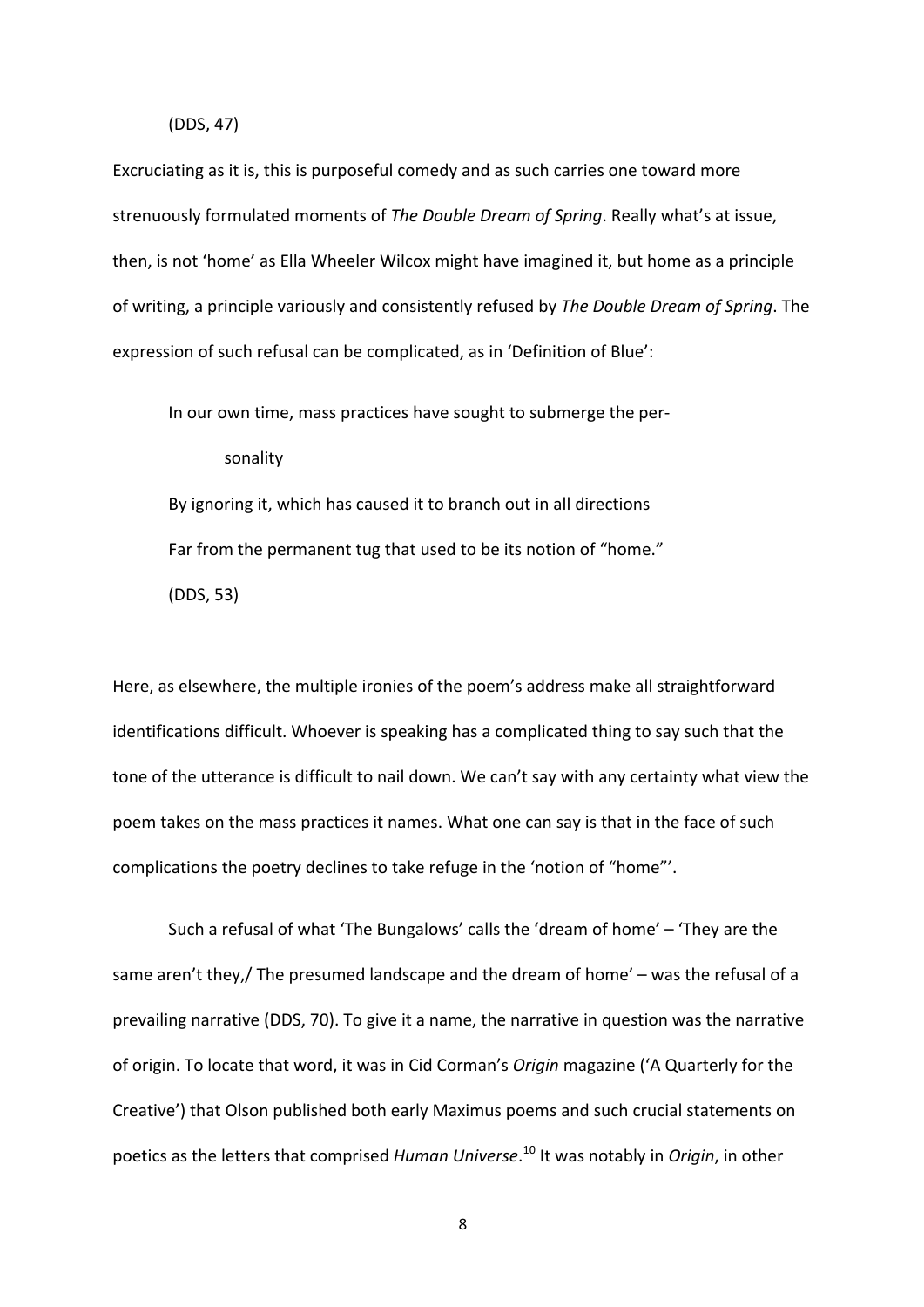words, that Olson worked through the double concept that by 1960 Allen took to be dominant in postwar avant‐garde American poetry, through his researches in Sumerian and Mayan culture and, as his project found its focus, in his archival reconstruction of Gloucester

The strength of the Olson‐Corman *Origin* project lay partly in the fact that it had an analogue in philosophy. The analogue was Heidegger, whose own account of the postwar condition was quite quickly absorbed into New American poetics. Denise Levertov's statement of poetics, 'Notes on Organic Form', for instance, though formulated in correspondence with Robert Duncan, has its most conspicuous debt to Heidegger's image of the poet: 'open-mouthed in the temple of life, contemplating his experience'.<sup>11</sup> Likewise, as Peter Nicholls has documented, a reading of Heidegger was integral to George Oppen's compositional process.<sup>12</sup> Implicit, this is to argue, in Ashbery's refusal of the dream of home was the refusal of a well formulated and thoroughly established postwar poetics. Really to hear what is meant in Ashbery, in other words, when his poetry declines to settle, it is important also to hear the Heideggerean poetic narrative, to track the implications of the dispostion Heidegger calls dwelling.

A central term in his postwar writing, Heidegger opened up the meaning of 'dwelling' in the first of the series of 'Darmstädter Gespräche' talks he gave in 1951. $^{13}$ Speaking to the organisers's title for the season's series as a whole, 'Mensch und Raum' ('Man and Space'), and taking its departure from postwar crises in housing, 'Building Dwelling Thinking' draws on the etymological fact that in both building and thinking one has a trace of the word dwelling.<sup>14</sup> As Heidegger notes, the modern English verb 'to dwell' retains this resonance nicely, its history including the Middle English dwellan, to 'remain in a place'. A 'dwelling' then, in both senses, is that which remains in a place, a meaning, as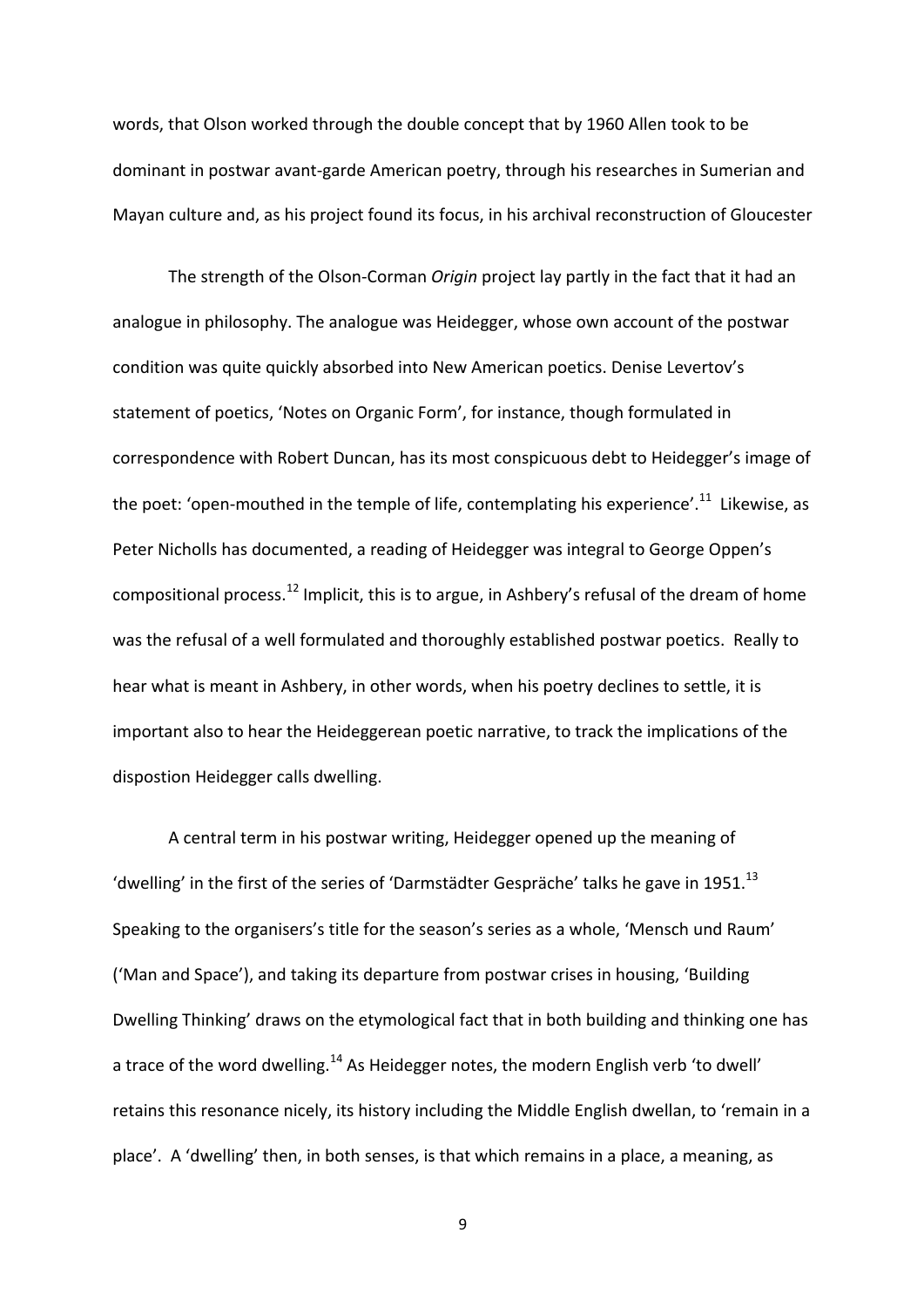Heidegger argues, that we begin to hear fully only as we dwell on language itself. As we dwell, as we really contemplate the words we are using, so language, as Heidegger argues, voices its original nearness to place.

The word for that nearness is 'locale'. To work according to the idea of a 'locale', as he proposes it, is to constitute a meaningful relation with an environment, a relation that both opens and preserves the sense of a connection to a given place. His central example, famously, is a bridge, which, as he says,

brings stream and bank and land into each other's neighbourhood. The bridge *gathers* the earth as landscape around the stream. <sup>15</sup>

It is, on the face of it, a most alluring image: the bridge, in responding to its environment as it does, draws that environment meaningfully into view. This, as he proposes it in 'Building Dwelling Thinking', is the function of art: to respond to and (in so doing) to voice or articulate particular environments. It is an aesthetic of place, of neighbourliness, of nearness, or, as he puts it, repeatedly, of locale.

To break from the Heideggerean narrative a moment, it is worth observing that 'stream and bank and land' don't work like this in *The Double Dream of Spring*; that in Ashbery environments precisely refuse to become locales. This is apparent on every page, but take the prose poem 'For John Clare', where, as the speaker puts it:

There ought to be room for more things, for a spreading out, like. Being immersed in the details of rock and field and slope – letting them come to you for once, and then meeting them halfway would be so much easier – if they took an ingenuous pride in being in one's blood. Alas, we perceive them if at all as those things that were meant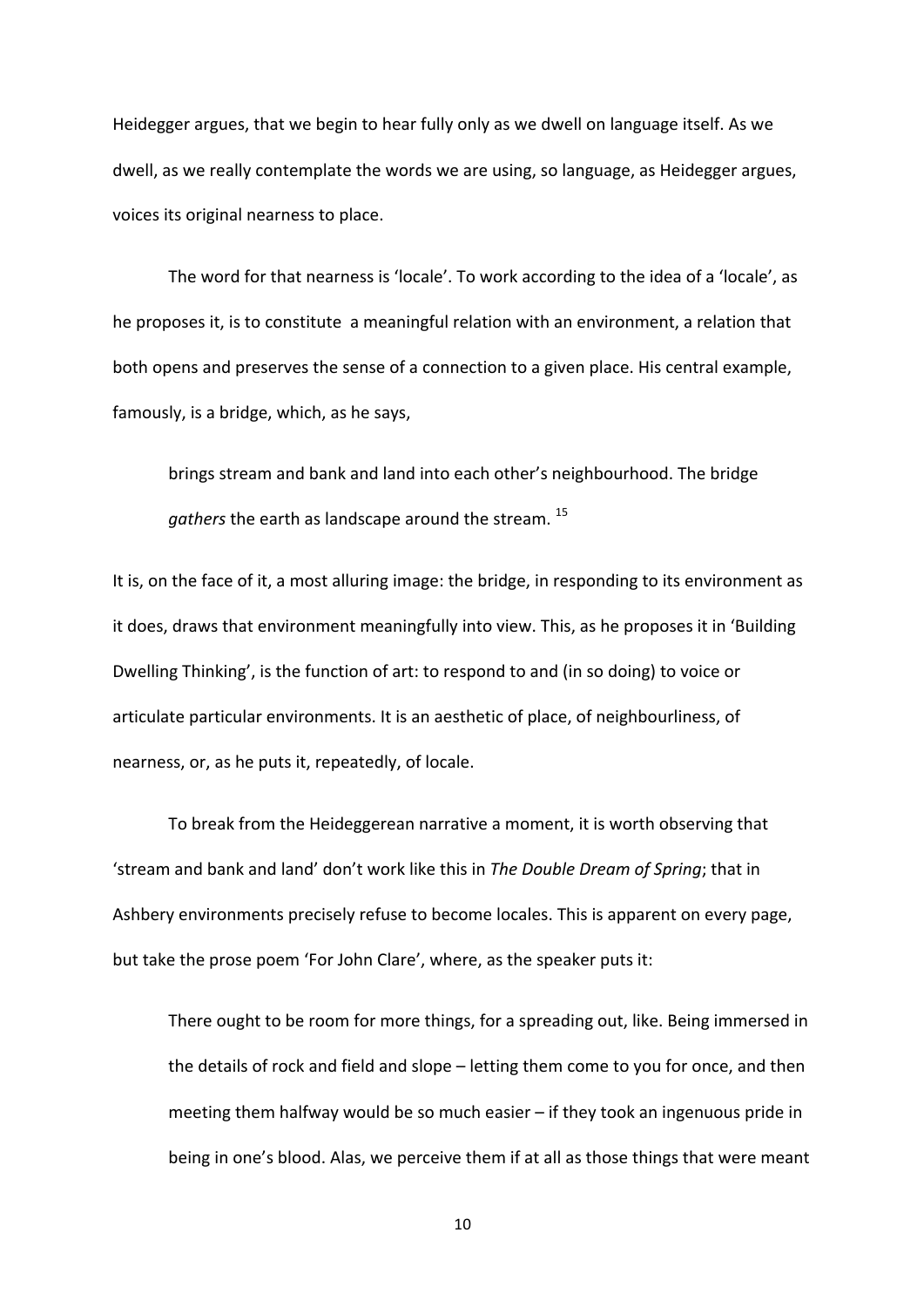to be put aside – costumes of the supporting actors or voice trilling at the end of a narrow enclosed street. You can do nothing with them. Not even offer to pay.

(DDS, 35)

As ever, given the writing's ambiguities, its ambivalence of tone, there are many implications one might draw from a passage such as this. What can certainly be established, though, is that whereas according to Heideggerean topography one looks to experience a gathering of elements tending, as he sees it, toward a kind of meaning, in Ashbery the impulse is towards dispersal, a 'spreading out'. Details do not, in 'For John Clare', take 'an ingenuous pride in being in one's blood'; we are not advised to dwell on them, but to 'put them aside'. As the Ashbery narrative says, 'You can do nothing with them'. In this poem, as elsewhere in *The Double Dream of Spring*, the environment refuses to become a locale.

The implications of that refusal are far-reaching. Through its orientation of poetry towards intimacy and nearness, Heidegger's argument proposed a compelling counter to the intrusions of modernity. What a certain kind of postwar poet found there, accordingly, was a powerful validation: poetry as grounded, near-dwelling, or neighbourly voice. To dwell, to underline the point, is 'to remain, to stay in a place', to appreciate, linguistically not least, that 'spaces receive their essential being from locales'. The critical question, however, is: what if a person doesn't (or can't) stay in a particular place? What if, in not staying, they seek leave to operate somewhere else? What does it mean for language, in other words, if the reality of 'Mensch und Raum' in the Twentieth‐Century is to be found not in the condition of the locale but rather, as history proposes, in dislocation?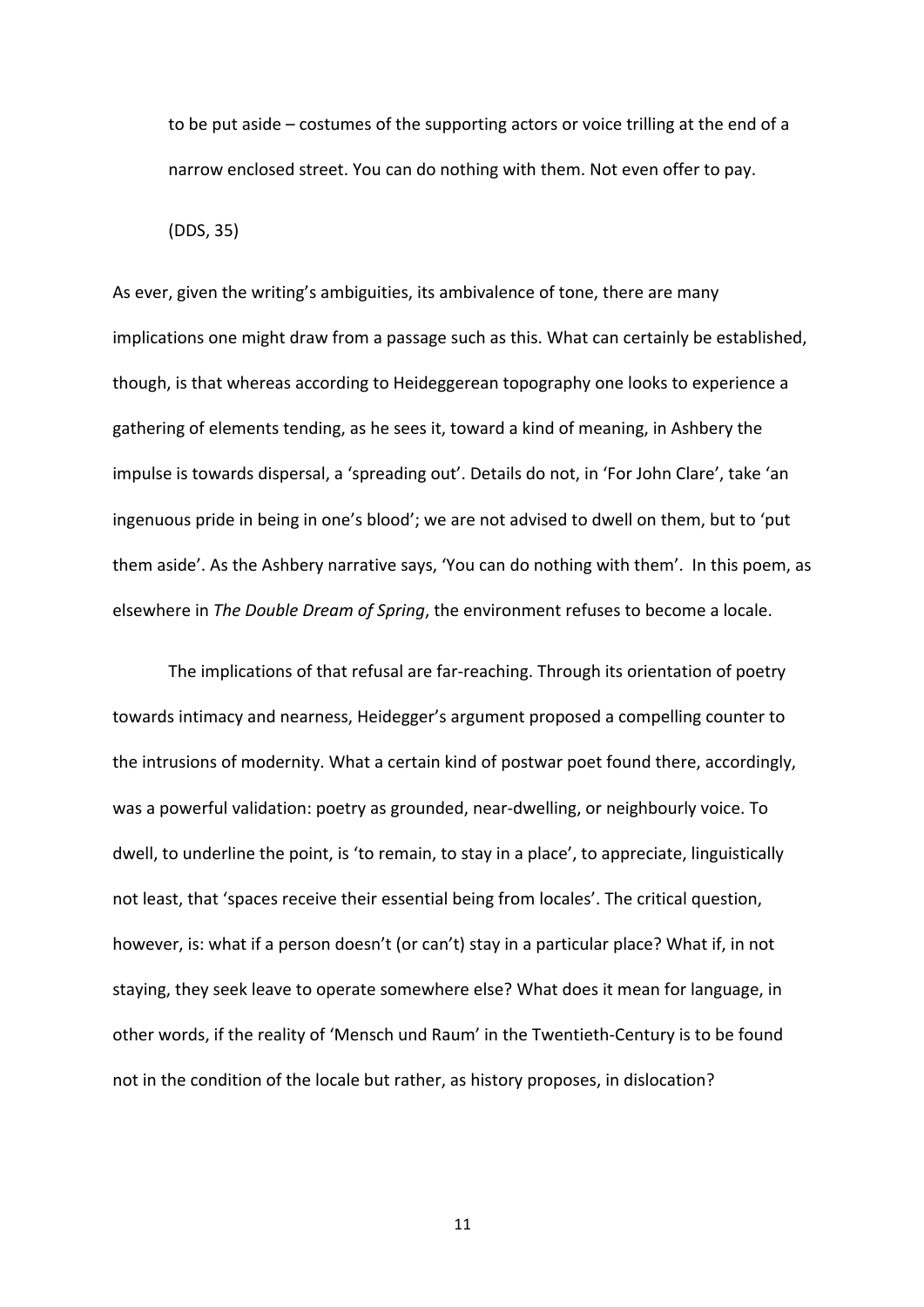One should be wary, of course, of reductions. Given the affinities observed so far, affinities discernible in postwar narratives of origin, it could be thought that I take Olson to be straightforwardly a poet of place. He is not that, as I have argued elsewhere, not least because in his reconstruction of Gloucester he offers a dynamic and complex political geography; the Gloucester of *The Maximus Poems* is a geopolitical context formed out of extensive and deeply complicated historical relations to other settings.<sup>16</sup> Olson himself that is, not least in the kinetics he proposes in 'Projective Verse', has a far‐reaching way of articulating human movement. Even so, by the early sixties the Olsonian double concept had arrived at a poetry which, in its handling of 'SPACE' had come to settle, as its principal procedure, on the articulation of the dynamics of a given locale. *The Double Dream of Spring* offers an alternative poetics. Against the background of discourses that, one way or another, emphasise origin, Ashbery arrived at a language in which dislocation was a shaping effect.

#### **4.**

Viewed historically, as poetry written in relation to the spatialised moment of Olson, what *The Double Dream of Spring* allows us to configure, in our own geographically fraught condition, is a language of space in which movement, not belonging, is the principle of articulation. To get at this formation of space we need to consider the volume's title. What that takes us to is Giorgio de Chirico, and especially to the great period of his painterly invention, the metaphysical period of 1911‐1918, 'The Double Dream of Spring' (1915) being an entirely characteristic work of that moment. Ashbery's poetry is full of such allusions; it helps to get them, but it is not imperative – or is certainly not made to feel imperative – that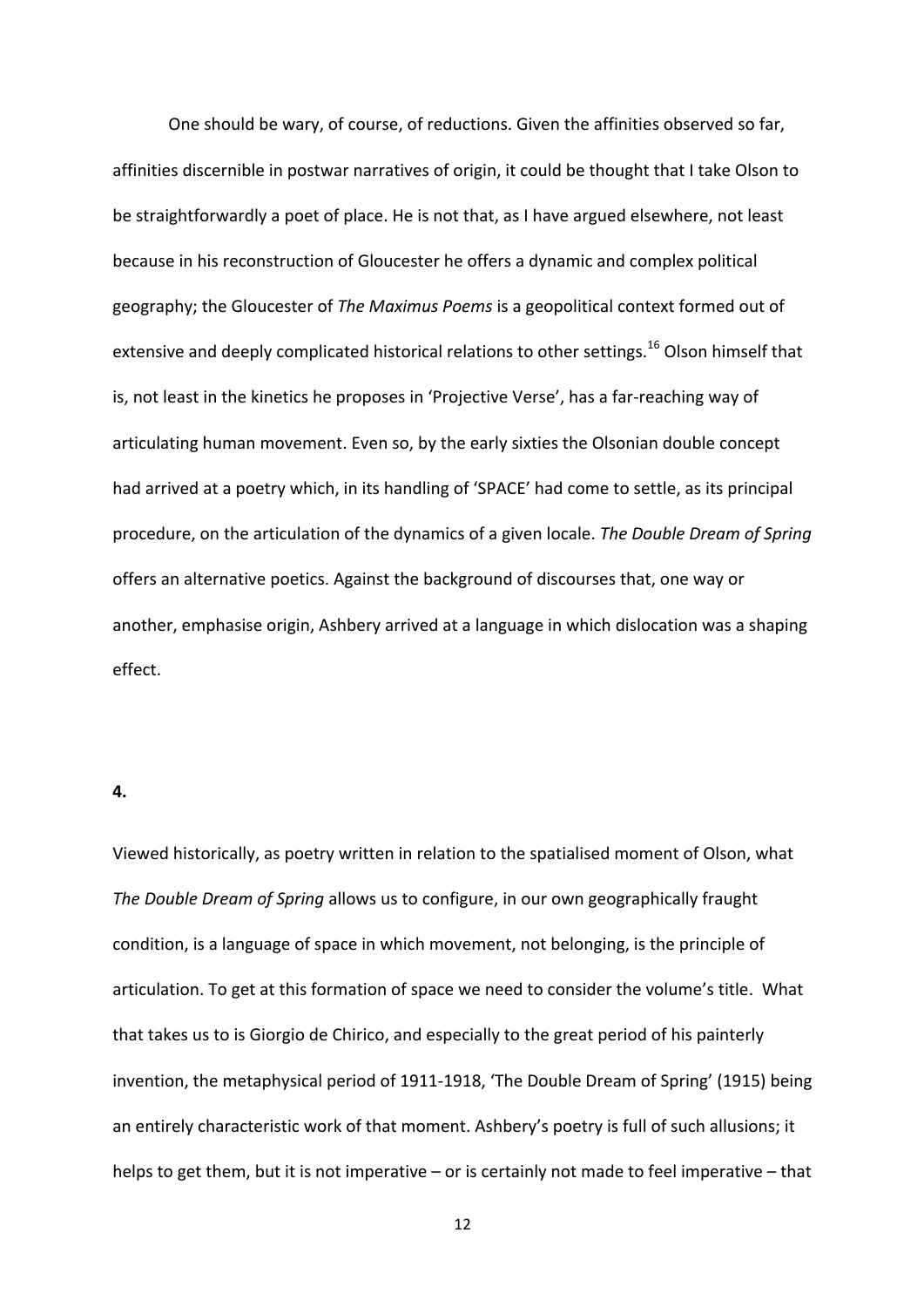one does. Like the references to elements in the topography, the Ashberyan allusion does not presuppose familiarity. In the case of de Chirico, however, it is important to the poet that we know where the title of his book comes from. Exceptionally, then, he tells us, in one of the Author's Notes at the back of the book: '"The Double Dream of Spring"' is the title of a painting by Giorgio de Chirico in the collection of The Museum of Modern Art, New York' (DDS, 95).

De Chirico mattered to Ashbery. In 1966 he reviewed the painter's novel *Hebdomeros* (a section of which he translated for *Art and Literature*) observing that the work would be 'of great interest to writers today who are trying to extend the novel form'.<sup>17</sup> In 1967 he reviewed an exhibition called 'Space and Dream' in which de Chirico (in Ashbery's assessment) took centre stage. Writing later, in 1982, in response to a retrospective of the artist's work at the Museum of Modern Art, he confirmed his estimation of de Chirico's standing. Such was his contribution to modern art that he should be considered equal to if not more important than Picasso and Matisse. De Chirico's work, as Ashbery puts it, should be placed in a 'special elysium of its own'.<sup>18</sup> It is a rare claim, one that distinguishes the critic as well as the artist, and what it rests on is the artist's handling of space.

Ashbery is precise and emphatic when writing about space in de Chirico. It is a subject, unmistakably, in which he has an investment. As he put it, in his review of the 'Space and Dream' show:

De Chirico's earlier metaphysical paintings are not a phenomenon isolated from the mainstream of modern art, but an attempt like Cubism to enlarge the artist's space of action by changing the rules of space. For those "days of supreme happiness" to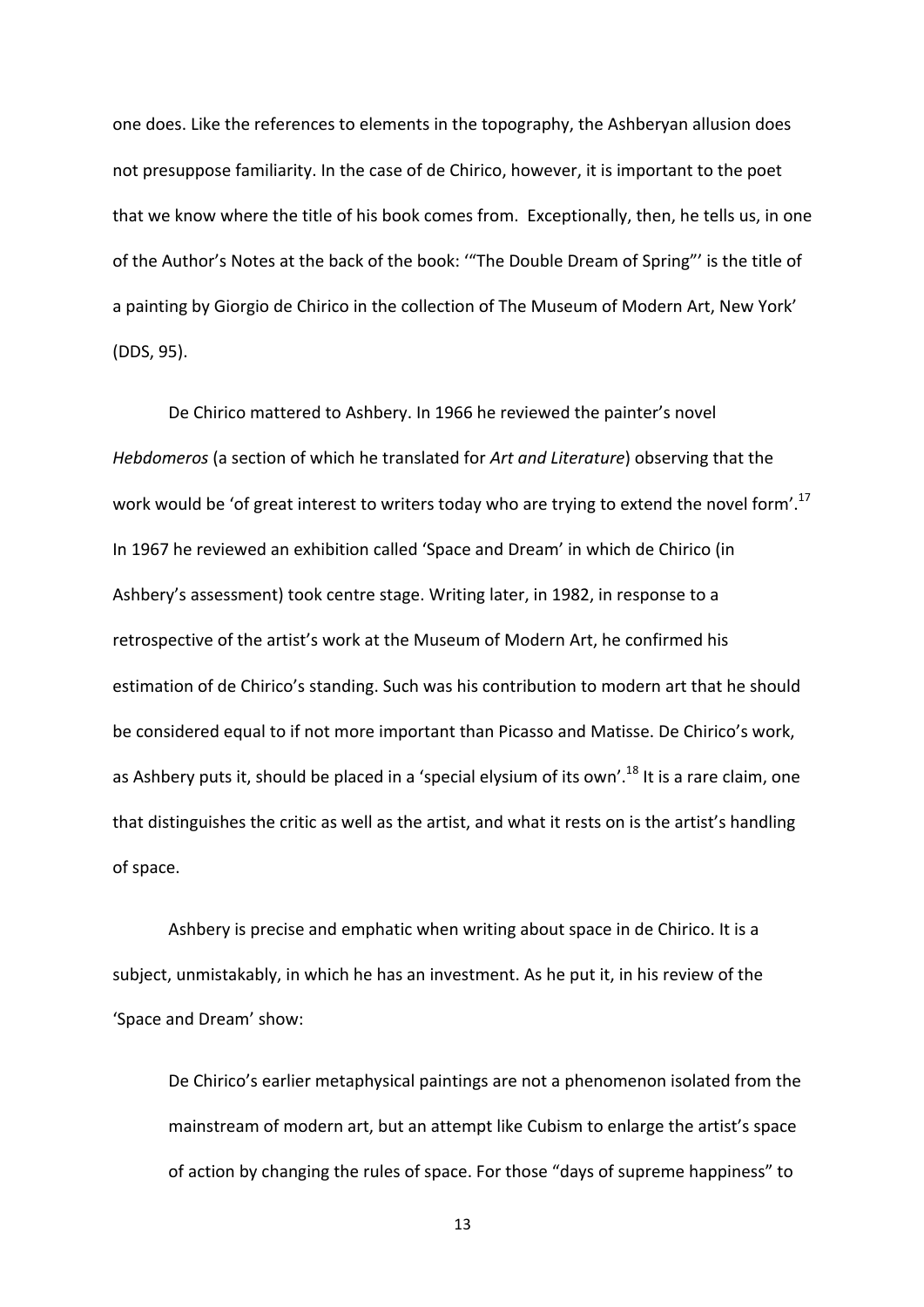occur one had to discover a mechanism no longer ruled by the compass, where potentialities could become facts merely through being evoked by the artist.<sup>19</sup>

The 'days of supreme happiness' take us back to Hebdomeros, where, as de Chirico conceives it, 'the sense of north, south, east and west – all sense of direction, in fact – was lost'.<sup>20</sup> It is precisely this that Ashbery values in the painter, the fact that he conceives a space not governed by the compass, that in his extraordinary compositions he changes the rules of space. In Ashbery's de Chirico space is susceptible to re‐imagining; we can think it again, 'potentialities could become facts'. In his later review, of the 1982 retrospective, Ashbery dwells less on the principle of de Chirico's reconfiguration than on the detail of the performance:

vast perspectives and strangely empty colonnades were enlivened only by an occasional tiny figure in the distance and the slightly sinister presence of a train releasing a puff of white smoke into a demented blue sky. $21$ 

There are the makings of an Ashbery poem in this, of many Ashbery poems: in the play of scale, in the sudden shifts from vast perspectives to tiny figures, in the empty and unexplained presence of human constructions; in the sense, conjured by the artist and then reproduced in prose by the critic, of a space that doesn't gather towards a locale. Ashbery, that is, found space configured in de Chirico in ways that he came to emulate in his poetry; an emulation that became a kind of staple, the basic topography of an Ashbery poem. Consider this, for instance, from 'The Bungalows':

They are the same aren't they,

The presumed landscape and the dream of home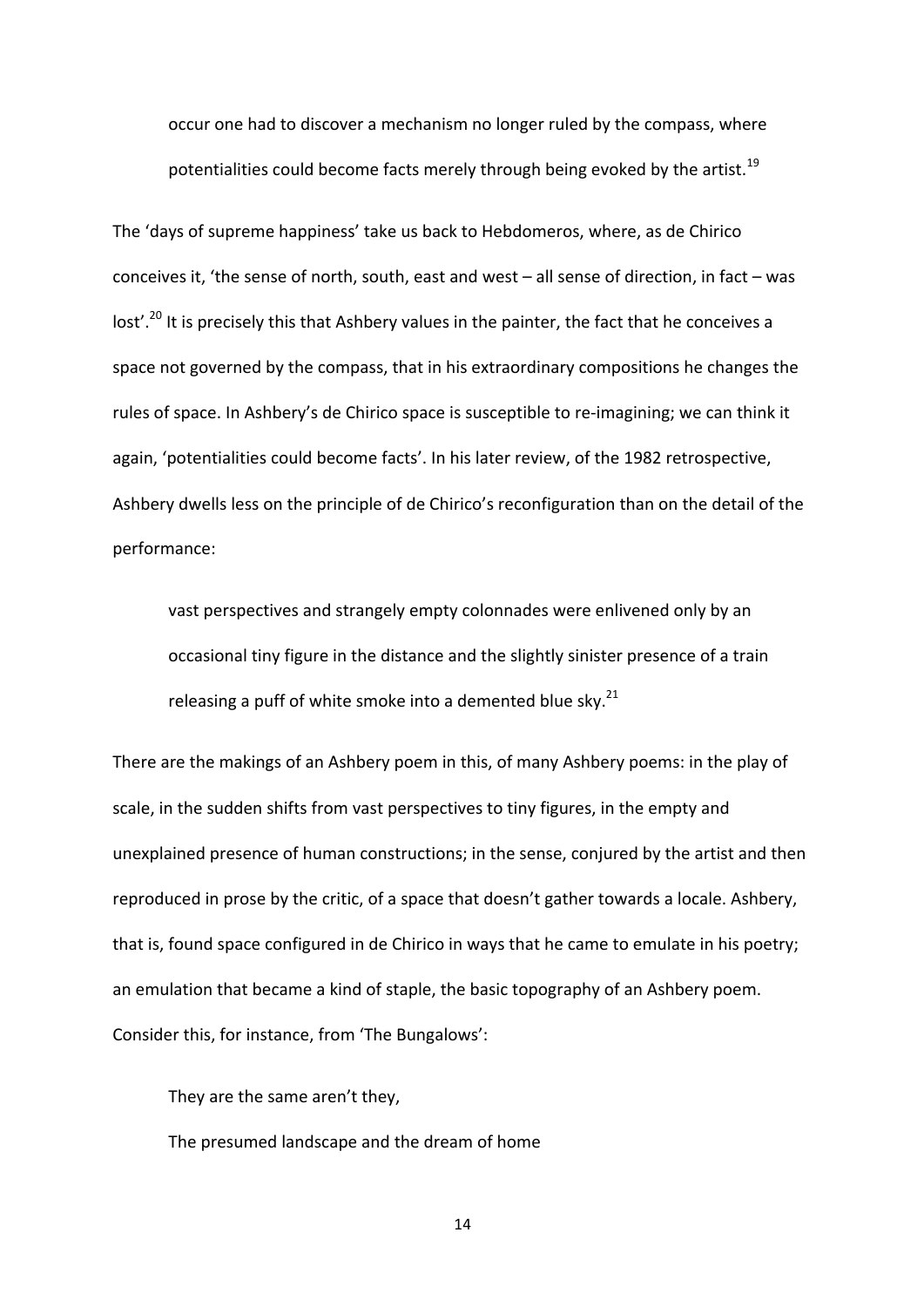Because the people are all homesick today or desperately sleeping, Trying to remember how these rectangular shapes Became so extraneous and so near To create a foreground of quiet knowledge In which youth had grown old, chanting and singing wise hymns that Will sign for old age And so lift up the past to be persuaded, and be put down again. (DDS, 70)

One could quote at greater length, or one could sample passages from many other poems: this is what space is like in Ashbery. The foreground is oddly close, the human constructions, the bungalows of the title perhaps, are strangely 'near' *and* 'extraneous', the disparate elements are held together in such a way that none can quite be said to fit. The effect is of the grammar of a de Chirico painting, according to which the elements of the composition refuse to settle, rendered in the shifting syntax of an Ashbery poem. It is for this reason he points the reader to de Chirico in his note at the end of the book: because de Chirico stands behind the poetics of space he arrives at in *The Double Dream of Spring*.

At the end of his review of the 1967 show, Ashbery stepped up the rhetoric: So one ought to approach the Knoedler show not as a collection of lovely antiques from the 1920s, but as the declaration of independence on which our present democracy ("the Republic of Dreams," in Louis Aragon's phrase) is based. The space of dreams – deep, shallow, open, bent, a point which has no physical dimensions or a universal breath – is the space in which we now live.<sup>22</sup>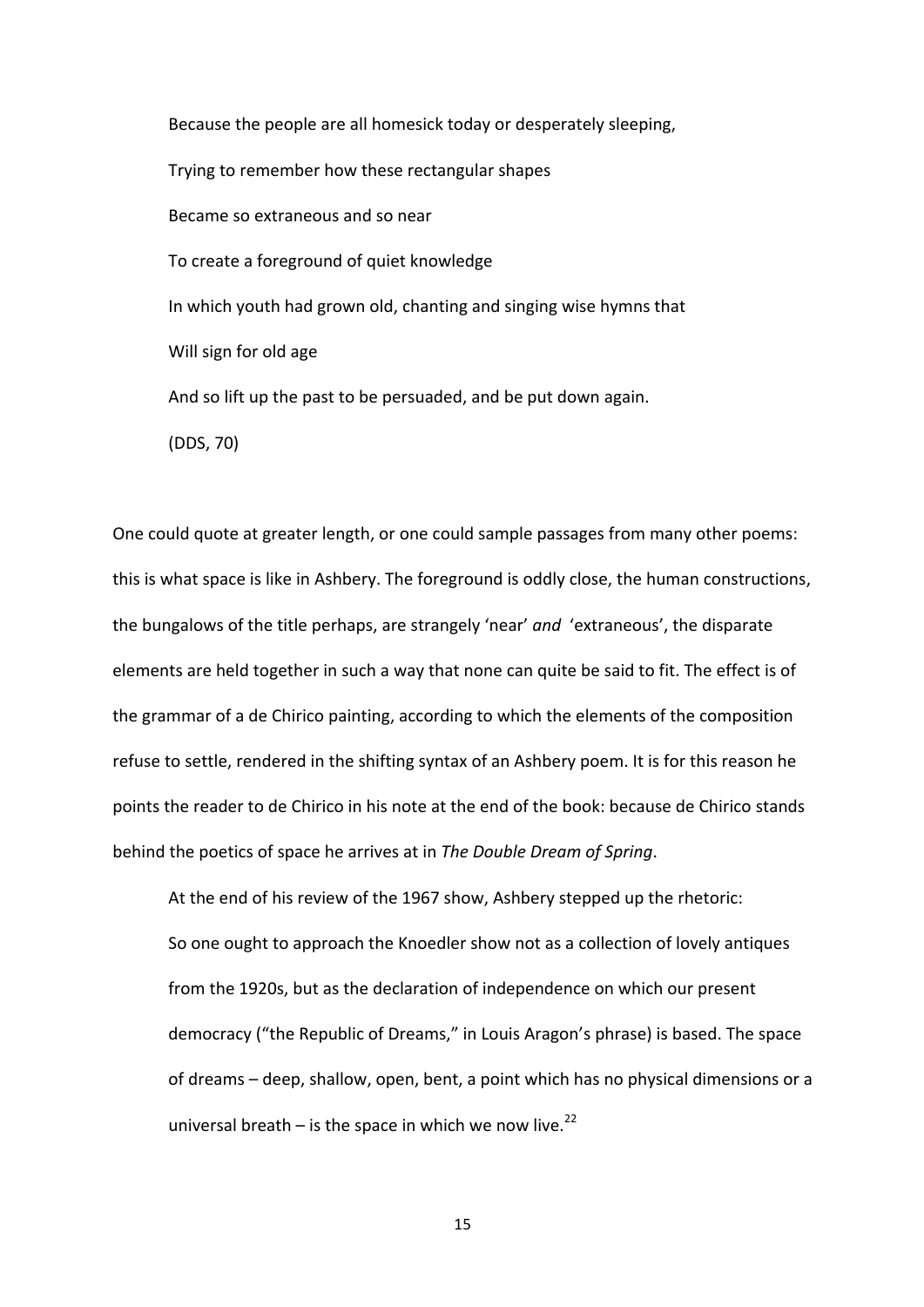This is a grand statement, comparable in its dimensions to the kinds of statements by which Olson had established himself, articulating, as it does, independence, democracy, space and the republic. But if the terms are the same, and if democracy, as Ashbery has it here, depends on a way of configuring space, the form of that configuration is radically different. Whereas Olson sets himself down, positions himself, for all the scale and mobility of his vision, in a specific locale, Ashbery's de Chirico is a figure much less comfortably placed. What matters, in fact, is precisely de Chirico's anxiety:

[T]he major metaphysical masterpieces, whose arcaded squares and dreamlike

spaces have been paradigms – like Kafka's fiction – of twentieth-century anxiety.<sup>23</sup> Here again the rhetoric is compelling: what de Chirico's presentation of space speaks to is twentieth‐century anxiety; it is precisely this, to recapitulate Ashbery's earlier claim, that makes the painter the equal (at least) of Matisse and Picasso. It is an anxiety Ashbery relates directly to de Chirico's own biography:

Like Picasso, Gertrude Stein, Guillaume Apollinaire and others who played vital roles in the astonishing ferment in Paris on the eve of World War 1, de Chirico was a displaced person.<sup>24</sup>

For Ashbery this is the point; not the stand alone fact that de Chirico was a displaced person, but that in the work of his great metaphysical period he formed a vision of space commensurate with that fact. De Chirico, that is, like Kafka, arrived at an artistic vision for the Twentieth Century predicated on the person who is thrown out.

**5**

This anxious sense of space is what de Chirico allowed Ashbery to contemplate in *The Double Dream of Spring*. The question in turn, the question posed at the beginning of this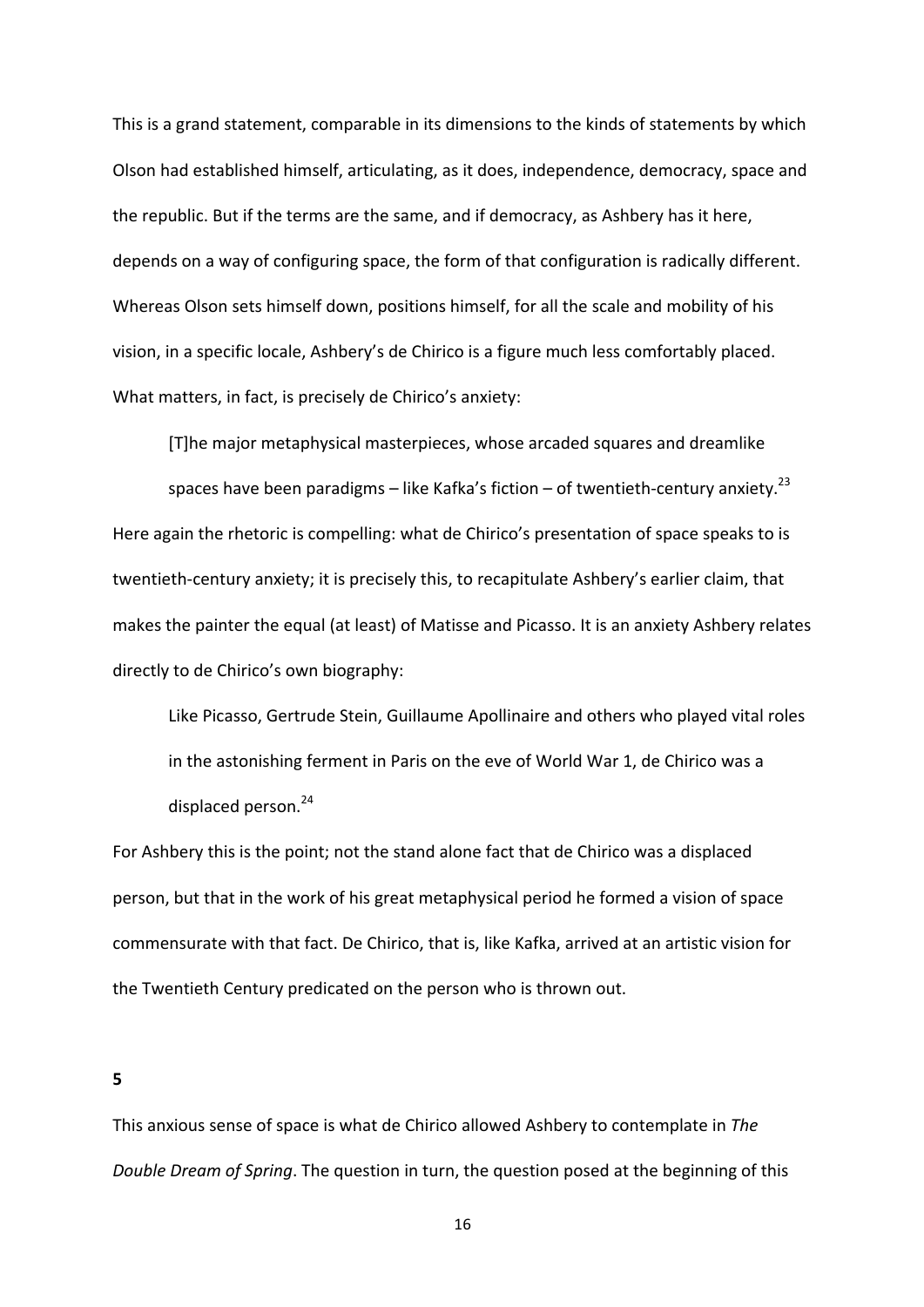essay, is what does the poetry of *The Double Dream of Spring* allow us to think? What, this is to ask, does Ashbery bring to de Chirico's vision? To which the answer, straightforwardly, is language. Or to be more precise: in its syntactical rendering of de Chirico's spatial grammar – his rendering of the space, as Ashbery puts it, 'in which we now live' – what the poetry of *The Double Dream of Spring* enables us to think about is what a language shaped not by belonging but by displacement can look like.

This claim takes us to a second of the 'Author's Notes' with which Ashbery concludes his book. The note relates to the short series of poems titled 'French Poems'. As Ashbery says:

I wrote the group of poems called "French Poems" in French and translated them myself into English, with the idea of avoiding customary word patterns and associations. The French version was published in the review *Tel Quel*, No.27, Autumn 1966, Paris. (DDS, 95)

It does not force the point, I think, to suggest that in this further framing note Ashbery presents a group of poems that has, in a quite literal sense, been dislocated. Before they appeared in English in *The Double Dream of Spring*, the poems in question were written in another language and published in another country. At the level of utterance there has been a displacement. The question, in so far as 'French Poems' are concerned with dislocation, is what do they tell us about that condition? What, from that point of view, do they bring to the language? The note is explicit on this point: the idea was to avoid 'customary word patterns and associations'. To arrive at such a form of expression is to configure utterances which decline the implication of near-dwelling. It is to configure a language whose sense of its relation to space is not predicated on the idea of a locale.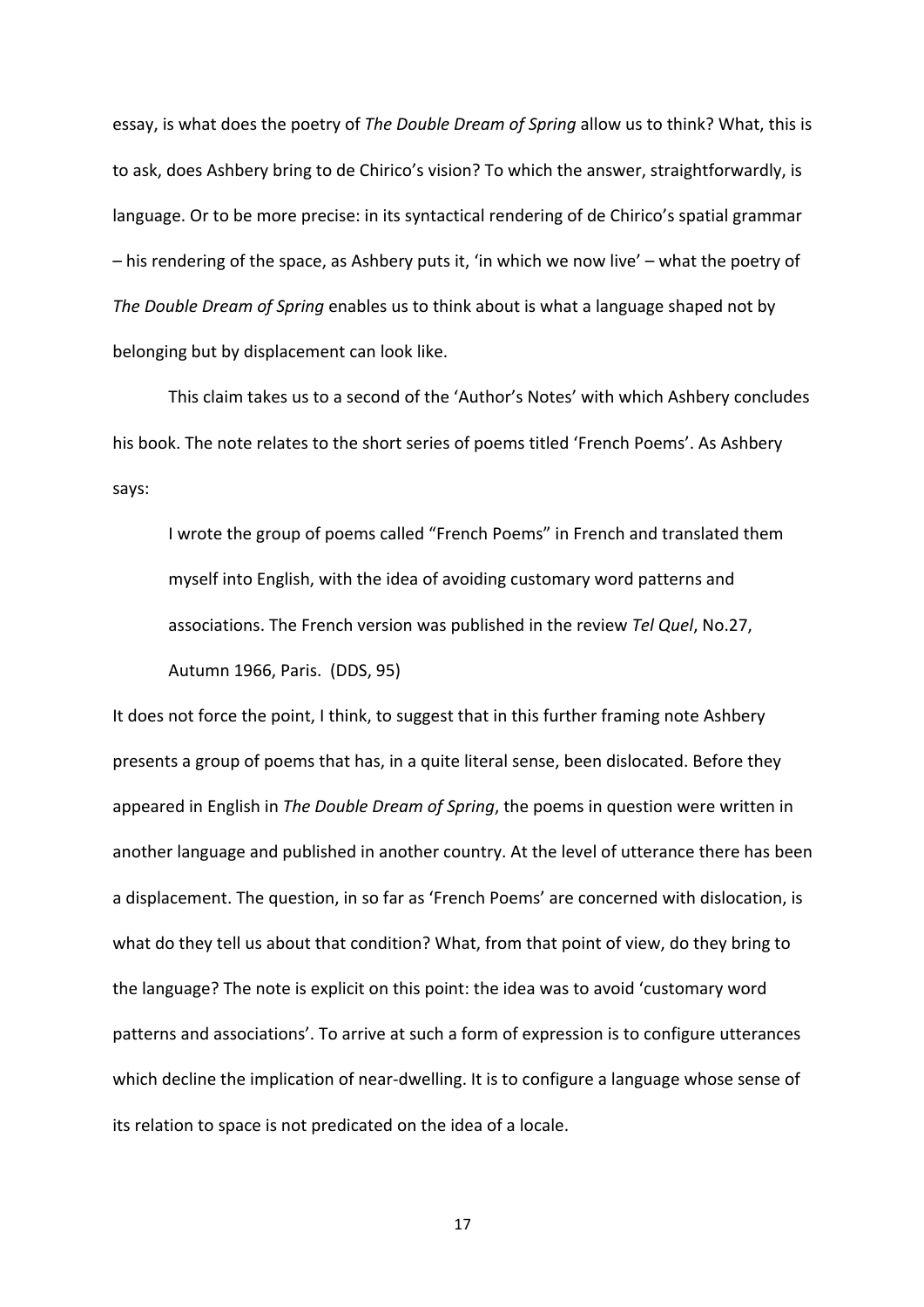There are different ways we might think about this. In the rhetoric of the late sixties, the rhetoric of 'Space and Dream', we might say that the republic Ashbery glimpses in de Chirico's vision of space calls for no prior acquaintance, that it places no premium on custom and practice. Read in the light of the present moment, what the poetry of *The Double Dream of Spring* can also be seen to propose is what we can call a broken English; a version of the English language broken from its historical ground. It is this broken quality, its interest in breaking with association, that explains the poetry's steadfast refusal to be placed. It can't be placed because it declines to trade in familiar markers, but situates itself, instead, among geographically non‐specific sites. Consider the closing verse paragraph of the fourth of 'French Poems':

Everything is landscape:

Perspectives of cliffs beaten by innumerable waves,

More wheat fields than you can count, forests,

With disappearing paths, stone towers

And finally and above all the great urban centers, with

Their office buildings and populations, at the center of which

We live our lives, made up of a great quantity of isolated instants

So as to be lost at the heart of a multitude of things.

(DDS, 39)

In Ashbery's 'French Poems', not different in this respect from the other poems of *The Double Dream of Spring*, the built environment resists the draw of meaning. There is not a gathering here, as Heidegger proposed, but a dispersal, 'a great quantity of isolated instants', such that 'we are lost at the heart of a multitude of things'.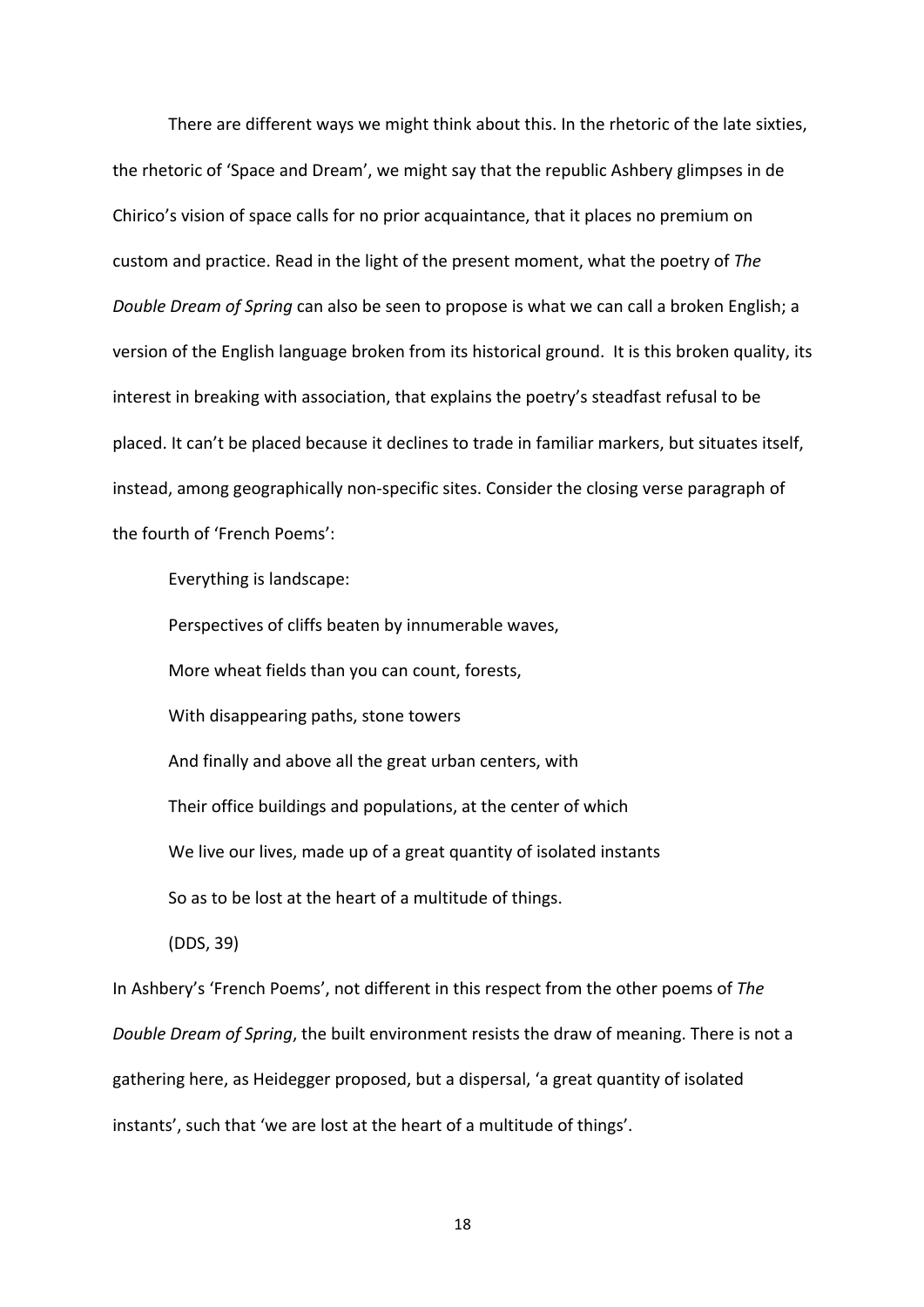It is in these lines that Ashbery's poetry of the late-60s presents its emotional burden. What, if we take our modernity seriously, are we to do about such lost-ness? Ashbery, taking a steer from de Chirico reads lostness not as loss but as displacement, where displacement is not the exception but the condition through which the Twentieth Century experiences environments. 'The Task' then, to take the title of the first poem of *The Double Dream of Spring*, a poem which itself deftly and brilliantly opens out into new geographies, is to arrive at a language which aims not to recover an imagined past but to negotiate the present. Ashbery, that is, looks to compose a language adjusted to the reality of the non‐place. 'French Poems', accordingly, concludes with a truly risky proposition:

This banality which in the last analysis is our Most precious possession, because allowing us to Rise above ourselves, which would not be very much Without the presence of a lot of friends and enemies, all

Willing to swear allegiance, entering thus

The factory of our lives.

(DDS, 39)

Ashbery, I want to suggest, is entirely serious in making this proposition, and in the corresponding estimation of what modernity implies. The question, therefore, is what does it meant to offer up banality as our most precious possession? One answer, I would suggest, takes us to a second and competing narrative of the postwar moment.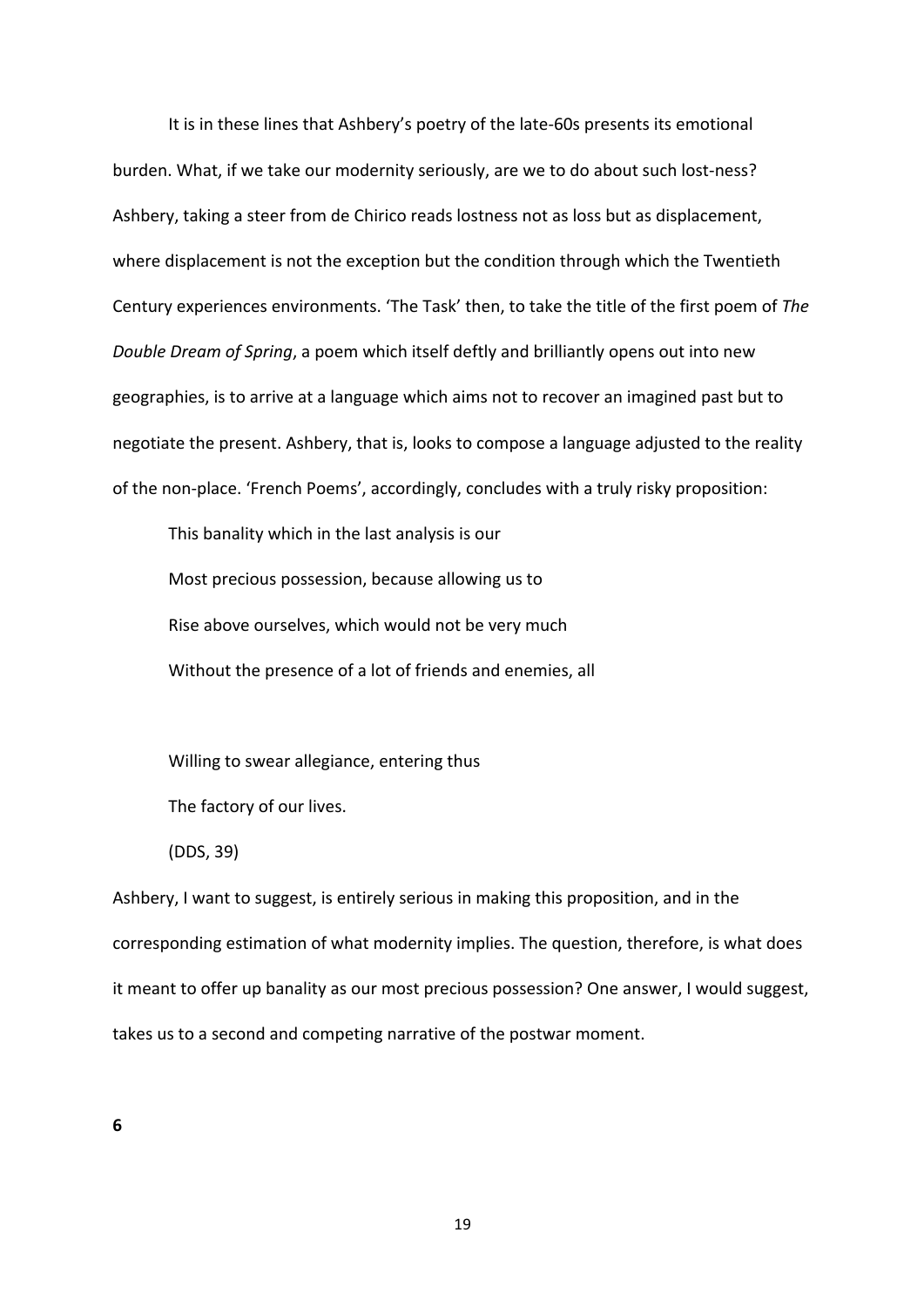Ashbery's high risk word 'banality' is crucial to the poetry of *The Double Dream of Spring*; it points us to a flatness – 'the flatness of what remains' as 'Sunrise in Suburbia' has it – that is one of its defining effects. It is important, therefore, in this context, that we have an understanding of what 'banality' implies. To arrive at such understanding I want to make an un‐Ashberyan, non‐banal move. As the dictionary has it, the word banal means 'lacking force or originality; commonplace'. It is the first part of this definition, clearly, that constitutes the risk of 'banality'. By contrast, it is as the commonplace – that lovely idea – that 'banality' might be regarded as 'our most precious possession'. Considered etymologically (and this is the non‐banal move) the word has its origin in the eighteenth century, relating to feudal service, in the sense of compulsory service, hence 'common to all'. The term entered English through French, and derives from the word 'ban', to which the dictionary definition of 'banality' refers us.

'Ban' itself is a most interesting, because deeply ambiguous term. In Feudal English it constituted a positive command, being the summoning of vassals to perform their military obligations. In this sense it reached back through old French to the Old High German word, meaning 'command'. This meaning is preserved in the term's modern legal usage, being, in English, an official proclamation or public notice. The meaning is also retained in the 'banns' by which an intended marriage is proclaimed in church. Where the word turns on itself, in its modern application, is in the sense that the proclamation of a ban is characteristically, now, a prohibition. That which is banal, in other words, in its insistence on the commonplace, points us to a meaning of the 'ban' that has become all but lost. Or rather, and to recognize the real subtlety of the term, the ban is a pronouncement applicable to all according to which some part of the whole is separated off. Following the title of the long poem with which *The Double Dream of Spring* concludes, we might think of that part of the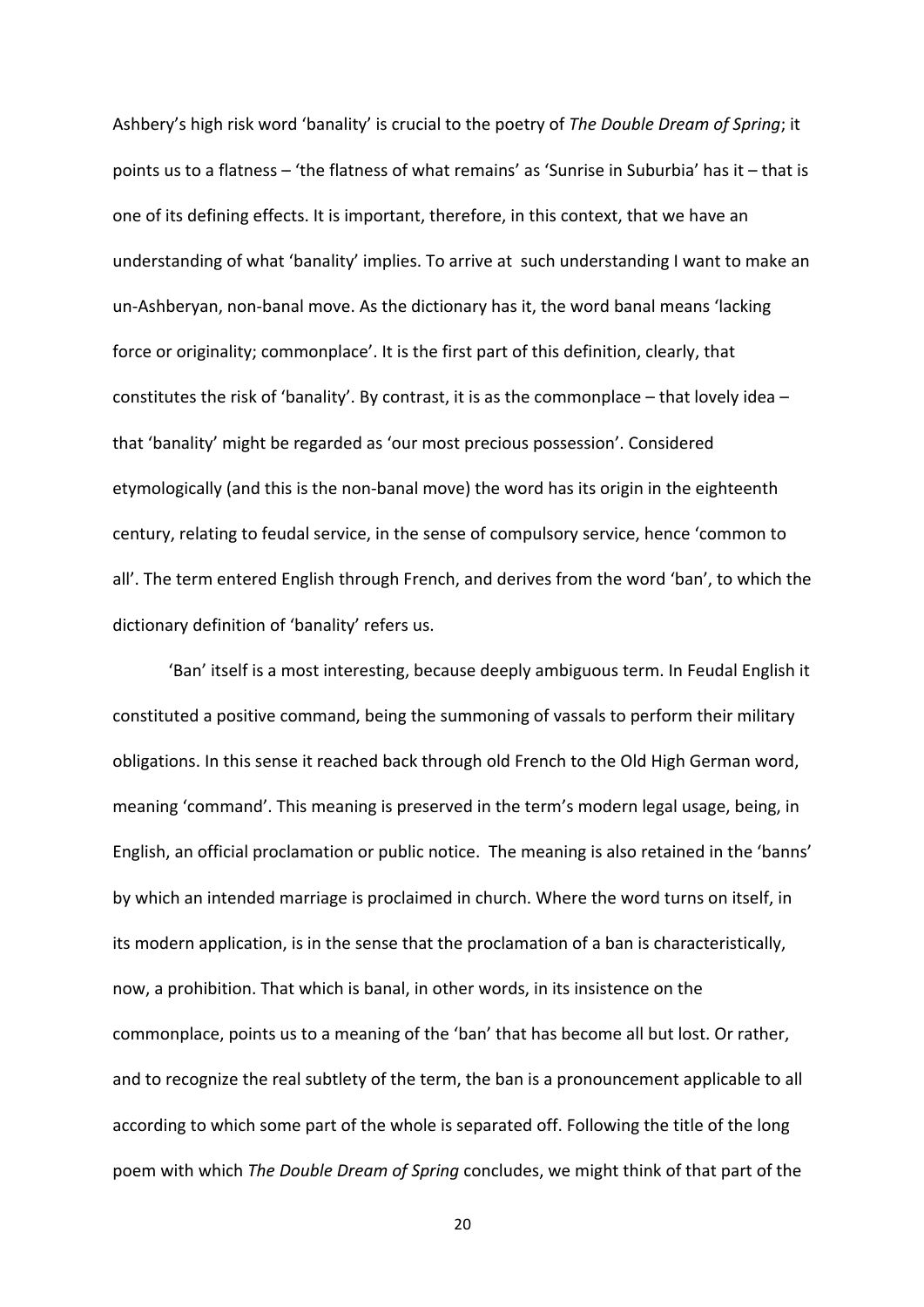whole that the ban prohibits as a 'Fragment'. In which case we might notice that the first of that poem's ten‐line stanzas opens with an act of closure, 'The last block is closed in April', and ends with a command:

Never mentioned in the signs of the oblong day The saw‐toothed flames and the point of other Space not given, and yet not withdrawn And never yet imagined: a moment's commandment. (DDS, 78)

The ban so conceived, as making a proclamation to the whole that separates out a part, takes us to the heart of a narrative of Twentieth‐Century political geography that predicates itself not on the primacy of locality, but on the fact of human movement through and across political space. The major commentator on the ban is Giorgio Agamben, for whom the ambiguity of the term constitutes the intellectual mechanism by which 'the state of exception' is produced.<sup>25</sup> The term 'state of exception' is well established, now, in contemporary thought, but to recall its designation, what it points to for Agamben are those circumstances, spatially constructed, in which the force of the law is applied but the law's accountability is suspended. The 'state of exception' is thus the political condition in which displaced persons can too often find themselves.

The larger narrative at work here, to which Agamben's examination of legal procedure and language is an important contribution, is the narrative of human displacement which, from one point of view, is the defining story of Twentieth‐ and Twenty‐ First-Century political space. That narrative, as Agamben observes, was given brilliant and lasting expression by Hannah Arendt in 1957, in a chapter she included in the second edition of her study of *The Origins of Totalitarianism*. Entitled 'The Decline of the Nation State and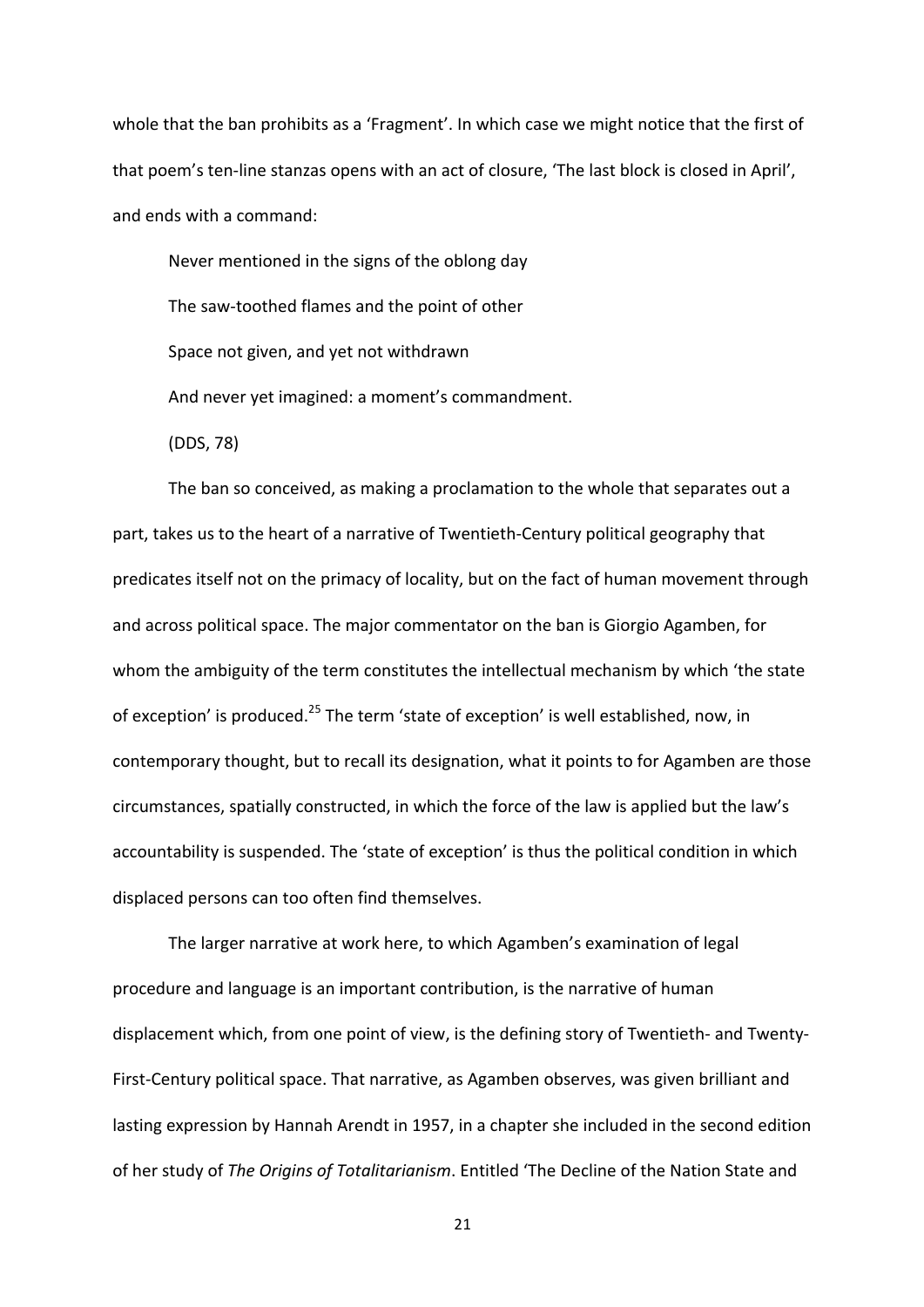the End of the Rights of Man', what that chapter established was the necessity for a vision of political geography that acknowledged the fact of human movement. As Arendt saw it, the defining problem of the postwar period was what she called 'statelessness', 'the newest mass phenomenon in contemporary history' being 'the existence of an ever‐growing new people comprised of stateless persons, the most symptomatic group in contemporary politics'.<sup>26</sup> It was a phenomenon, as she argued, that defined the inadequacy of national jurisdiction:

Suddenly, there was no place on earth where migrants could go without the severest restrictions, no country where they would be assimilated, no territory where they could found a new community of their own. This, moreover, had next to nothing to do with any material problems of overpopulation; it was a problem not of space but of political organization.<sup>27</sup>

To qualify Arendt's argument slightly, it *was* a problem of space. What she means here is that space in the sense of room, was not the issue; it was not, she means, because there was not sufficient room that displaced persons could not be moved from one territory to another. Statelessness precisely *was* a problem of 'space', then, in that it was the conception of space in terms of locality that prevented, or prohibited movement. What was required, as Arendt saw it (writing from the USA) in 1957, was a way of thinking that altered the rules of space.

All of which brings us back to Ashbery's de Chirico, a painter in whom elements were not drawn into familiar relation, but were allowed to exist in their strangeness, all predicated, as Ashbery saw it, on the fact that de Chirico, like the major artistic figures of his time, was a displaced person. It was this, as he argued, that constituted de Chirico's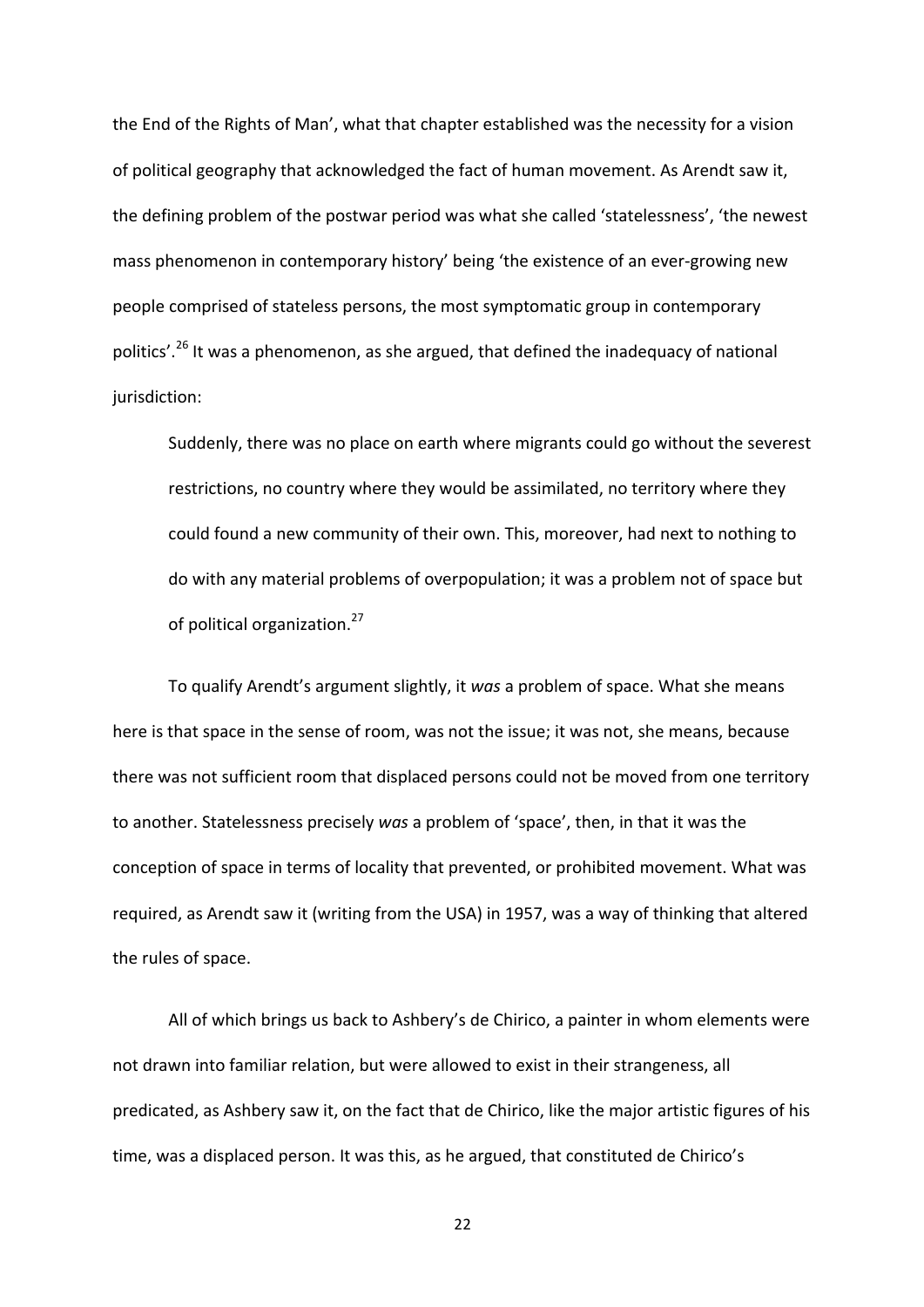greatness, the quality of composition that, in his eyes, made him equal if not superior to Picasso and Matisse. De Chirico, in other words, permitted a vision of the space in which, as Ashbery saw it, 'we now live'.<sup>28</sup> Which is not to argue that Ashbery addressed the politics of human movement directly, any more than de Chirico, in any simple sense, created an art of the displaced. It is to suggest, however, that in both Ashbery's poetry and de Chirico's metaphysical paintings one is given a sense of space that is cogniscant of the characteristic dislocations of the twentieth century, a sense of space that, in our own geographically fraught moment we can think with and through.

The question Ashbery's recourse to 'banality' raises, is what kind of language might such a revised sense of space imply? The beginning of an answer, I want to suggest, lies in Ashbery's broken English, the English, that is, of *The Double Dream of Spring* that refuses customary word patterns and associations and which in turn permits a syntactically driven poetics of space. What that relentless syntax achieves, in its refusal of association, is a language founded on momentum, on the primacy in human existence of movement itself. From which it follows, in *The Double Dream of Spring*, that everybody is in a state of arrival, that everything is always just coming into view. At which point one might observe that, just as one finds in certain of Ashbery's contemporaries an echo of a Heideggerean sense of belonging, so in the sense of arrival that shapes Ashbery's syntax, one finds an echo of Arendt. Thus whereas in *Origins of Totalitarianism* Arendt could not articulate the form of movement through space that might counter the modern sense of territory she had so accurately described there, in her subsequent work, *The Human Condition*, freed of historical constraint, she outlined a concept in which some sense of the necessary freedom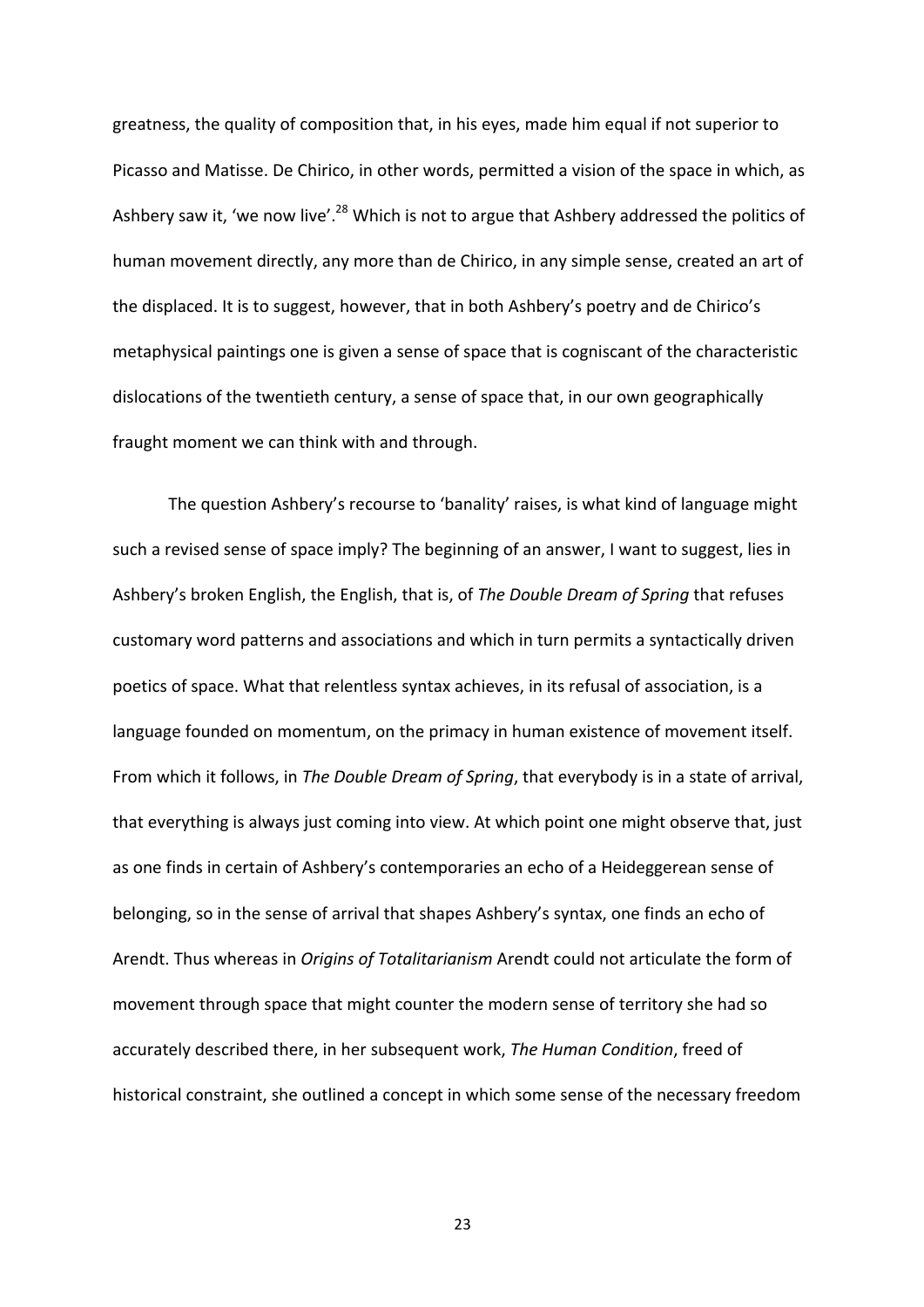to move and arrive might be discerned. As she oberves, articulating her key term, 'natality' (itself understood as a departure from sense of loss she found and rejected in Heidegger):

Labour and work, as well as action, are also rooted in natality in so far as they have the task to provide and preserve the world for, to foresee and reckon with, the constant influx of newcomers who are born into the world as strangers.<sup>29</sup>

In her commitment to the ontological principle of natality, Arendt inscribes the virtue of the newcomer, and in the newcomer she identifies the stranger's relation to the world.

None of which is to argue that Ashbery drew explicitly on contemporary formations in philosophy in shaping his poetic. It is to argue, however, that in a moment in which Olson was a prevailing influence on American poetry, and in which Olson's spatial poetics, (however much the detail of his practice might complicate the view) was identified with a connection to place, so in *The Double Dream of Spring* Ashbery articulated a counter understanding of spatiality, one in which dislocation, displacement and movement were the defining effects. What results is a shifting series of environments characterized not by specific topographical references but by semi‐abstract ones: rivers, mountains, urban centres, the sun. Such semi‐abstract language, as the poetry's journeying constantly shows, is the language by which people move. In full awareness of the risk of banality, Ashbery's *Double Dream of Spring* presented a poetry of humane abstractions, a poetry of commonplaces through which, in Stevens' great phrase, persons might have the pleasure of merely circulating.<sup>30</sup>

Notes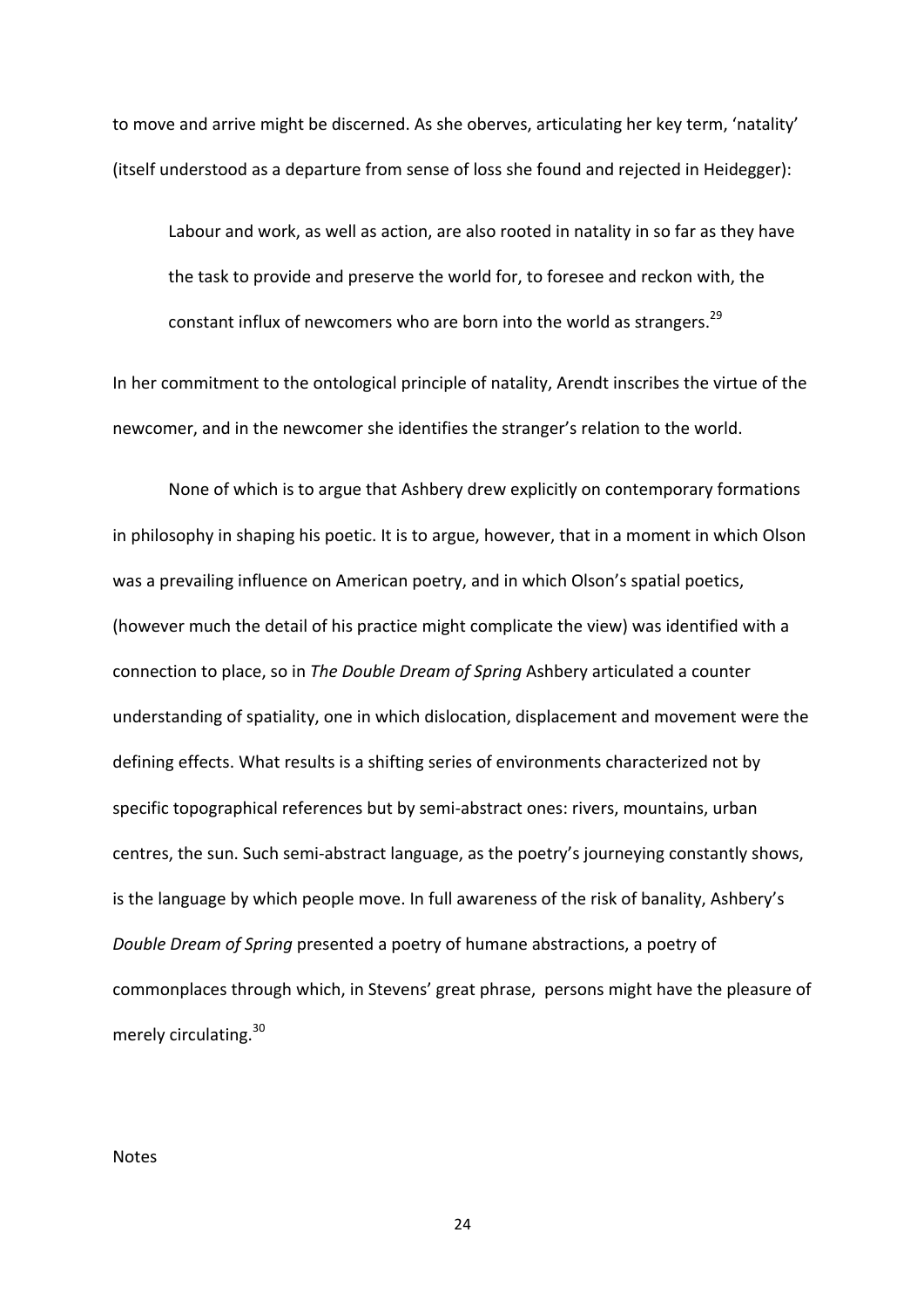<u> 1989 - Johann Stein, fransk politiker (d. 1989)</u>

<sup>5</sup> Charles Olson, *Call Me Ishmael* (Baltimore and London: The Johns Hopkins University Press, 1997), 1

6 One pole of that argument is represented by Heriberto Yepez' account of Olson's visit to Mexico in *The Empire of Neo‐Memory*, tr. Jen Hofer, Christian Nagler and Brian Whitener (Chain Links, 2013). Yepez' critique of what he takes to be Olson's neo‐imperial poetic is contrasted by Amiel Alacalay's brilliant account of Olsonian geo‐politics in *A Little* History, ed. Fred Dewey (New York, Upset Press, 2012). For a range of recent discussions of the intellectual frameworks underpining Allen's construction of *The New American Poetry* see John Woznicki (ed.), *The New American Poetry: Fifty Years Later* (Philadelphia: Lehigh Univeristy Press, 2014) 7 James Schuyler, letter to Chester Kallman, 3 September, 1960, reprinted in Bill Corbett (ed.), *Just the Thing: Selected Letters of James Schuyler* (New York: Turtle Point Press, 2005), 129. Schuyler included a copy of his letter to Kallman in a letter to Ashbery.

8 In connecting *The Double Dream of Spring* to *Geography* (London: Fulcrum Press, 1965) and *The White Stones* (Lincoln: Grossteste Press, 1969) I am clearly observing different kinds of relation to Olson. Both Dorn and Prynne evolved their understanding of the poem's grasp of space through direct encounter with Olson. While I would argue that *The Double Dream of Spring* meditates as significantly on questions of space as those two volumes, Olson stands behinds Ashbery's writing as cultural backdrop rather than interlocutor. In setting his fourth book in this context, however, I mean to recover a strain of postmodern poetics that was crucial at the moment of its composition but which has since become obscured.

9 David Trotter, *The Making of the Reader: Language and subjectivity in modern American, English and Irish Poetry* (Basingstoke: Macmillan, 1984), 205

<sup>10</sup> *Origin 1* (Spring 1951) begins and ends with Olson. Poems ('I, Maximus', 'Adamo Me', 'The Story of an Olson'' and 'The Moon is the Number 18') are interspersed throughout with 'Letters to Vincent Ferrini' as well as the importatnt prose statement 'The Gate and the Center'.

<sup>11</sup> Denise Levertov, 'Some Notes on Organic Form', *Poetry*, 106:6 (September 1965); reprinted in Denise Levertov, *The Poet in the World: New and Selected Essays* (New York: New Directions Press, 1973), 8.

<sup>12</sup> For Nichols' detailed account of Oppen's reading of Heidegger in translation see *George Oppen and the Fate of Modernism* (Oxford, Oxford University Press, 2007), 65. As Nicholls observes, a full account of the translating of Heidegger is to be found in Miles Groth, *Translating Heidegger* (New York, Humanity Books, 2004).

<sup>13</sup> The Darmstädter Gespräche' were a series of symposia held intermittently in Darmstadt from 1950 to 1975, with each season of talks going under a thematic title. Heidegger's series of talks ended with the lecture 'Poetically Man Dwells'.

<sup>14</sup> In Martin Heidegger, *Basic Writings: Martin Heidegger*, ed. David Farrell Krell (London: Routledge, 1993), <sup>15</sup> Heidegger, *Basic Writings*, 354.

 $16$  For an extended discussion of the dynamics of Olson's changing presentation of place, see (redacted for anonymous submission).

<sup>17</sup> John Ashbery, 'The Decline of the Verbs', *Book Week* 4:15 (December 18, 1966), reprinted in John Ashbery, *Selected Prose*, ed. Eugene Richie (Manchester: Carcanet, 2004), 88‐92.

<sup>18</sup> John Ashbery, 'A De Chirico Retrrospective', *Newsweek* (April 12, 1982), reprinted in John Ashbery, *Reported Sightings: Art Chronicles 1957‐1987*, ed. David Bergman (Manchester, Carcanet, 1989), 403.

<sup>19</sup> John Ashbery, 'Space and Dream', *ArtNews* (December 1967), reprinted in Ashbery, *Reported Sightings*, 11.  $20$  Ibid.

<sup>21</sup> Ashbery, *Reported Sightings*, 403.

<sup>23</sup> Ashbery, *Reported Sightings*, 402.

 $24$  Ibid.

<sup>25</sup> Agamben, introduces his discussion of the ban as part of his exctended consdideration of the concept of 'bare life' in *Homo Sacer*; see Giorgio Agamben, *Homo Sacer: Sovereign Power and Bare Life*, tr. Daniel Hellerzoan (Stanford: Stanford University Press, 1998), 181. His discussion of the implications of the term is continued through State *of Exception*, tr. Kevin Attell (Chicago, University of Chicago Press, 2005).

<sup>26</sup> Hannah Arendt, *Origins of Totalitarianism*, new edition (London, George Allen and Unwin, 1960), 277

<sup>&</sup>lt;sup>1</sup> John Ashbery, *The Double Dream of Spring* (New York, The Ecco Press, 1976), 50-51; hereafter referred to in the text as DDS.

<sup>2</sup> Donald Allen (ed.)., *The New American Poetry: 1945‐1960* (Berkeley, Los Angeles: University of California Press, 1999).

<sup>3</sup> Ibid., 239‐69, 419‐20, 271‐278.

 $<sup>4</sup>$  Ibid., xiv.</sup>

<sup>22</sup> Ibid., 12.